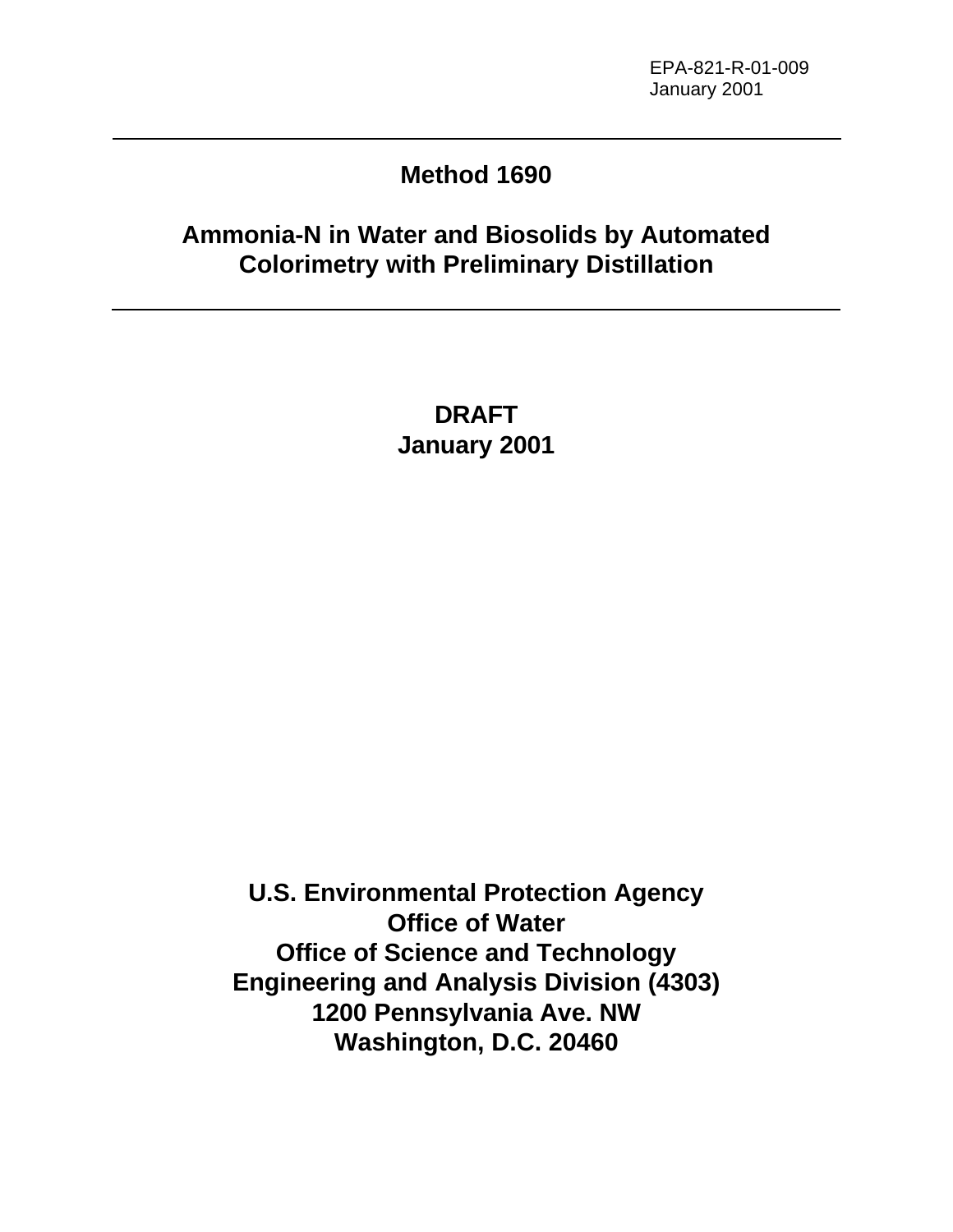#### **Acknowledgments**

This method was prepared under the direction of William A. Telliard of the U.S. Environmental Protection Agency's (EPA's) Office of Water (OW), Engineering and Analysis Division (EAD). The method was prepared under EPA Contract 68-C-98-139 by DynCorp Information and Enterprise Technology.

#### **Disclaimer**

This draft method has been reviewed and approved for publication by the Analytical Methods Staff within the Engineering and Analysis Division of the U.S. Environmental Protection Agency. Mention of trade names or commercial products does not constitute endorsement or recommendation for use. EPA plans further validation of this draft method. The method may be revised following validation to reflect results of the study. This method version contains minor editorial changes to the February 1999 version.

EPA welcomes suggestions for improvement of this method. Suggestions and questions concerning this method or its application should be addressed to:

Maria Gomez-Taylor Engineering and Analysis Division (4303) U.S. Environmental Protection Agency 1200 Pennsylvania Ave., NW Washington, D.C. 20460 Phone: (202) 260-7134 Fax: (202) 260-7185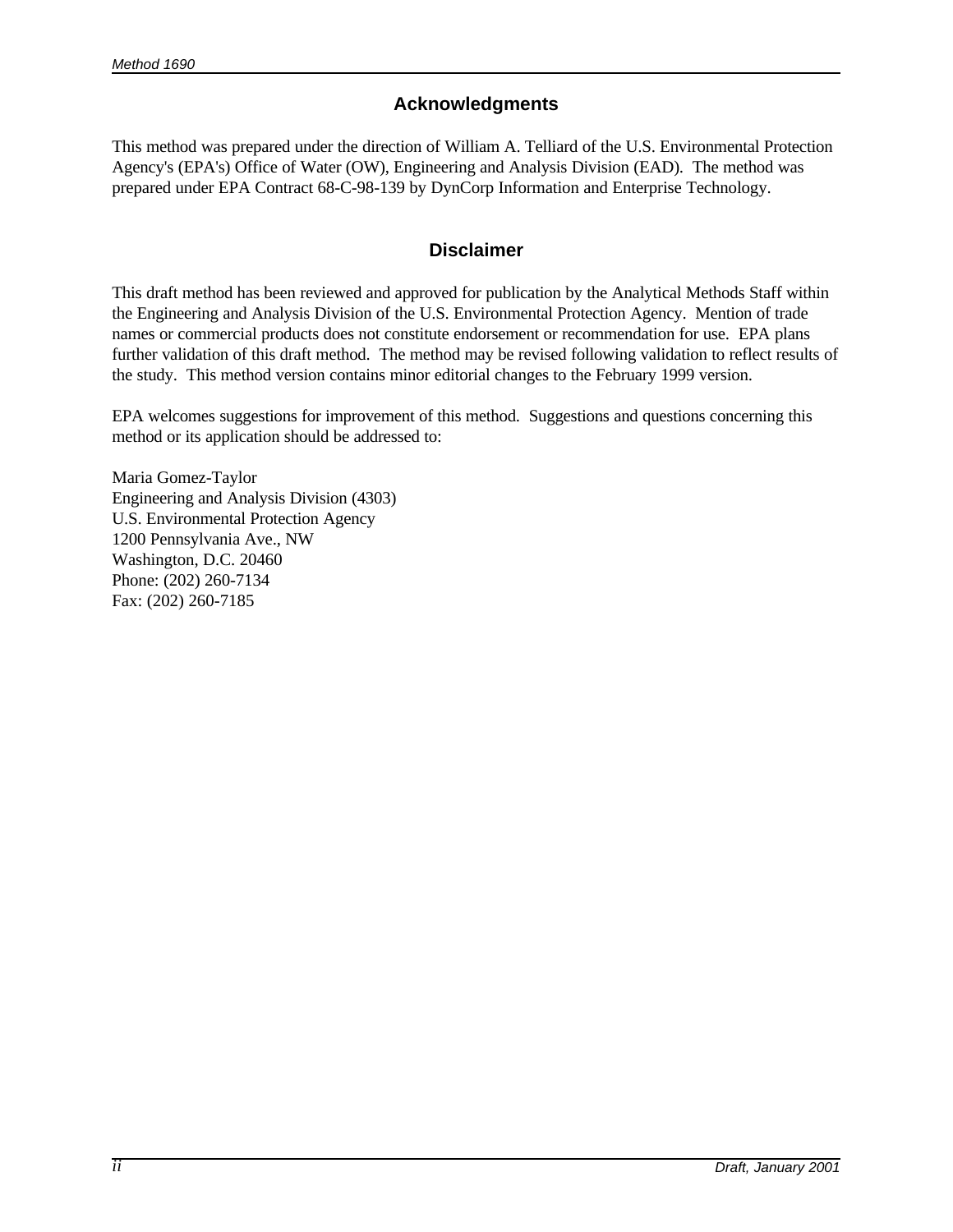Note: This method is performance based. The laboratory is permitted to omit any step or modify any procedure provided that all performance requirements in this method are met. The laboratory may not omit any quality control analyses. The terms "shall," "must," and "may not" define procedures required for producing reliable results. The terms "should" and "may" indicate optional steps that may be modified or omitted if the laboratory can demonstrate that the modified method produces results equivalent or superior to results produced by this method.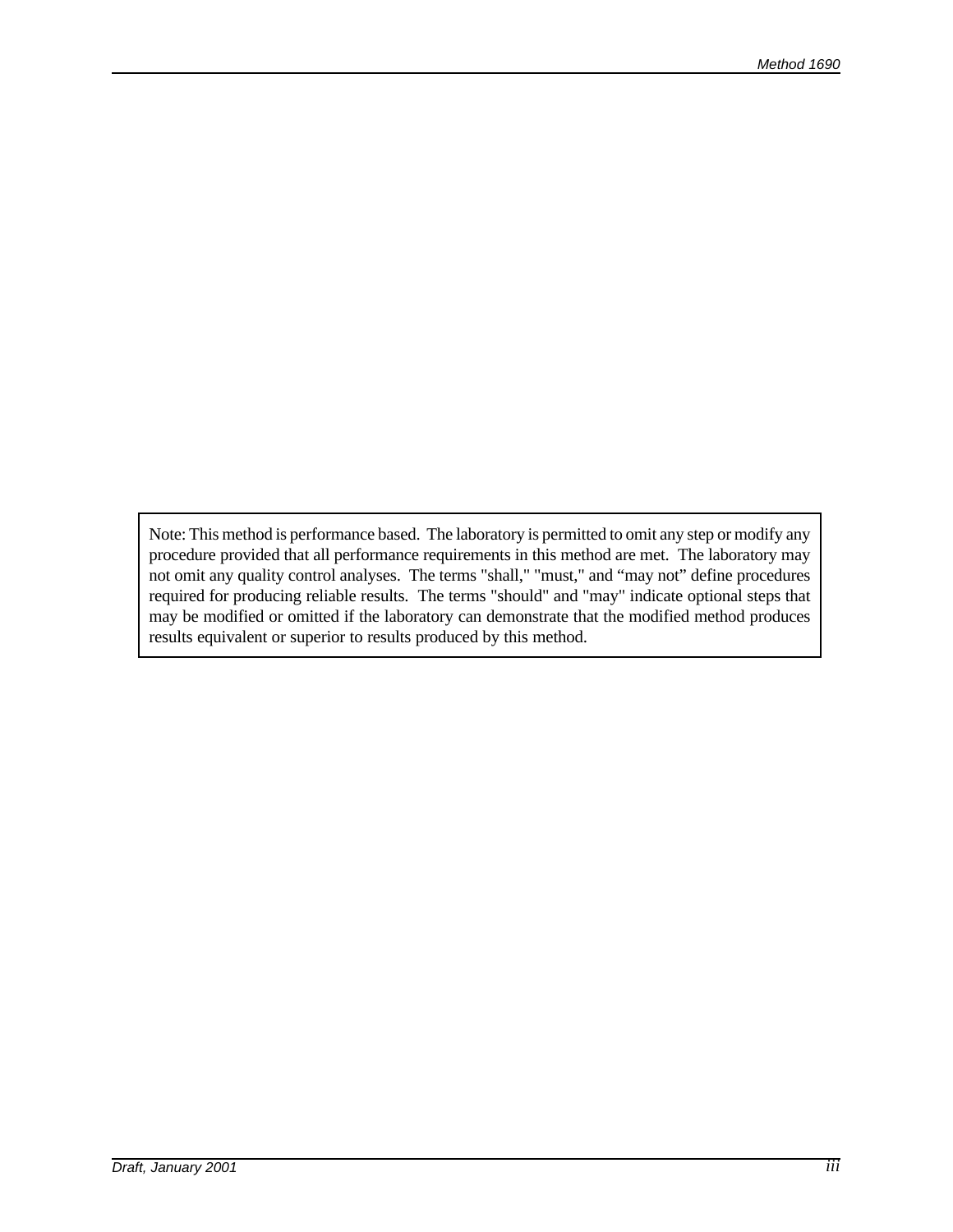# **Method 1690**

# **Ammonia-N in Water and Biosolids by Automated Colorimetry with Preliminary Distillation**

#### **1.0 Scope and Application**

- **1.1** This method describes procedures for the determination of ammonia-N in drinking, ground, and surface water; domestic and industrial waste; and biosolids (municipal sewage sludge). Distillation of ammonia from the sample is followed by analysis using an automated colorimetric analyzer. This method is based on U.S. Environmental Protection Agency (EPA) Methods 350.1: *Nitrogen, Ammonia (Colorimetric, Automated Phenate)* and 350.2: *Nitrogen, Ammonia (Colorimetric; Titrimetric; Potentiometric Distillation Procedure)* (Reference 16.1). This method is associated with Method 1691: *Municipal Biosolids Sampling Guidance* (Reference 16.2).
- **1.2** This method is to be used in EPA's data gathering and monitoring programs under the Clean Water Act, the Resource Conservation and Recovery Act, the Comprehensive Environmental Response, Compensation, and Liability Act, the Solid Waste Disposal Act, the Solid Waste Disposal Act, and the Safe Drinking Water Act.
- **1.3** Method detection limits and minimum levels for ammonia-N have not been formally established for this draft method. These values will be determined during the validation of the method.
- **1.4** This method is performance based. The laboratory is permitted to omit any step or modify any procedure, provided that all performance requirements in this method are met. Requirements for establishing method equivalency are given in Section 9.1.2.
- **1.5** Each laboratory that uses this method must demonstrate the ability to generate acceptable results using the procedures in Section 9.2.

#### **2.0 Summary of Method**

- **2.1** The ammonia in the sample is first separated by distillation, eliminating many potential interferences. The ammonia released is captured in a dilute sulfuric acid solution.
- **2.2** The ammonia concentration is determined by colorimetric measurement of indophenol blue, which is formed when ammonia reacts with alkaline phenol and hypochlorite.
- **2.3** Quality is assured through calibration and testing of the analytical instruments and testing of the sample preparation.

#### **3.0 Definitions**

Definitions for terms used in this method are given in Section 18.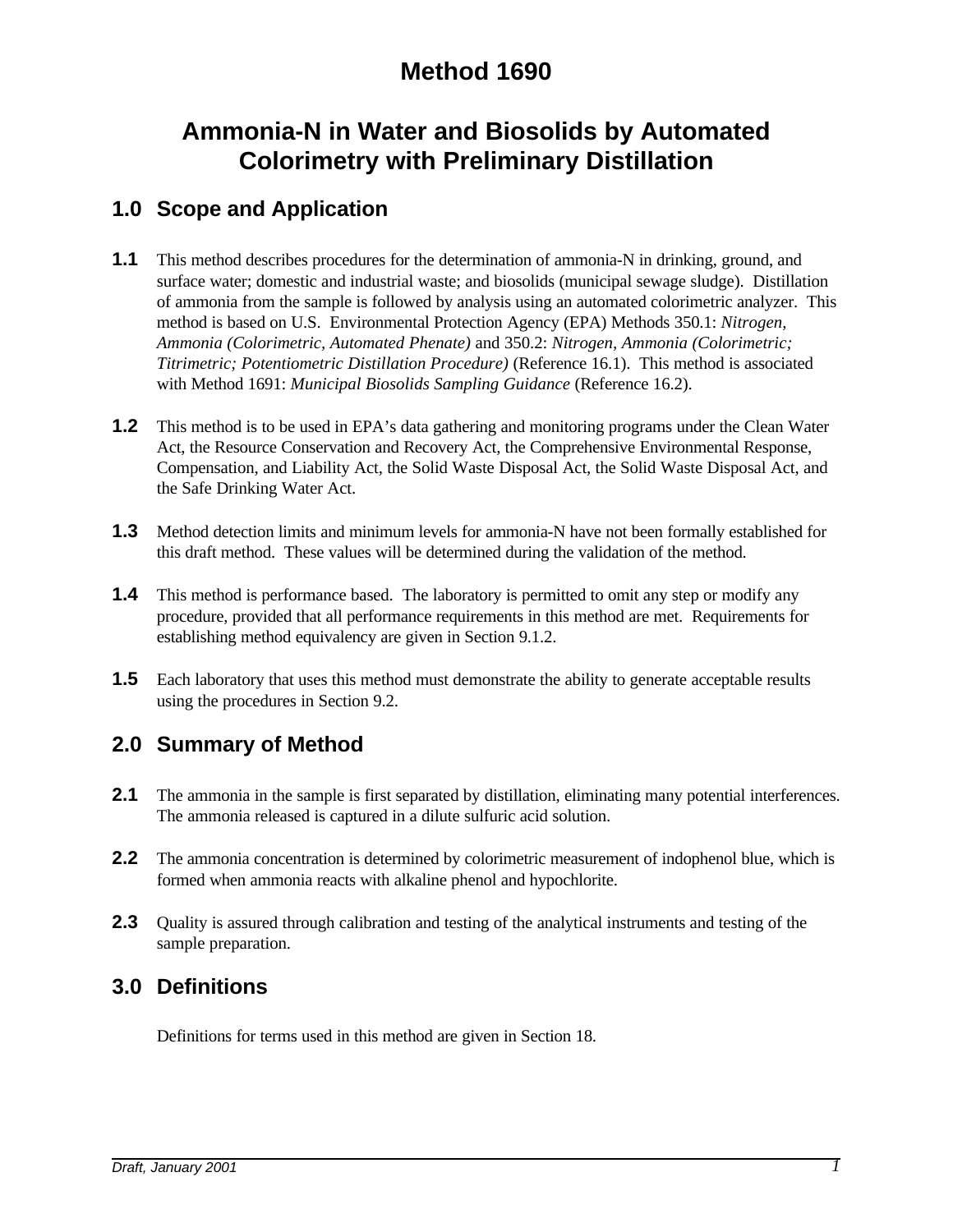## **4.0 Interferences**

- **4.1** Cyanate, which may be encountered in certain industrial effluents, will hydrolyze to some extent even at the pH of 9.5 at which distillation is carried out, creating a positive bias.
- **4.2** Residual chlorine, if present, must be removed by pretreatment of the sample with sodium thiosulfate before distillation. Typically, this will be necessary if the sample contains free water or is aqueous.

#### **5.0 Safety**

- **5.1** The toxicity or carcinogenicity of reagents used in this method has not been fully established. Each chemical and environmental sample should be regarded as a potential health hazard and exposure should be minimized. Each laboratory is responsible for maintaining a current awareness file of OSHA regulations regarding the safe handling of the chemicals specified in this method. A reference file of material safety data sheets (MSDS) should be available to all personnel involved in the chemical analysis. Additional information on laboratory safety can be found in Reference 16.3.
- **5.2** If samples originate from a highly contaminated area, appropriate sample handling procedures must be followed to minimize worker exposure.
- **5.3** All personnel handling environmental samples known to contain or to have been in contact with human waste should be immunized against known disease causative agents.

## **6.0 Apparatus and Equipment**

**NOTE:** *Brand names, suppliers, and part numbers are for illustration only, and no endorsement is implied. Equivalent performance may be achieved using apparatus and materials other than those specified here. Meeting the performance requirements of this method is the responsibility of the sampling team and laboratory.*

#### **6.1** Equipment for Distillation

**6.1.1** An all-glass distillation apparatus with a 1-L flask.

**6.1.2** Erlenmeyer flasks, 500-mL.

- **6.2** Colorimetric analysis—Automated analytical equipment with the capability of delivering the reagents specified in Figure 1 at the specified rates, and with a colorimeter capable of measuring at 630-660 nm.
- **6.3** General equipment

**6.3.1** Analytical balance, capable of weighing to 0.001 g (1 mg).

**6.3.2** Hot plate or other heating apparatus.

**6.3.3** Glass beads or boiling chips.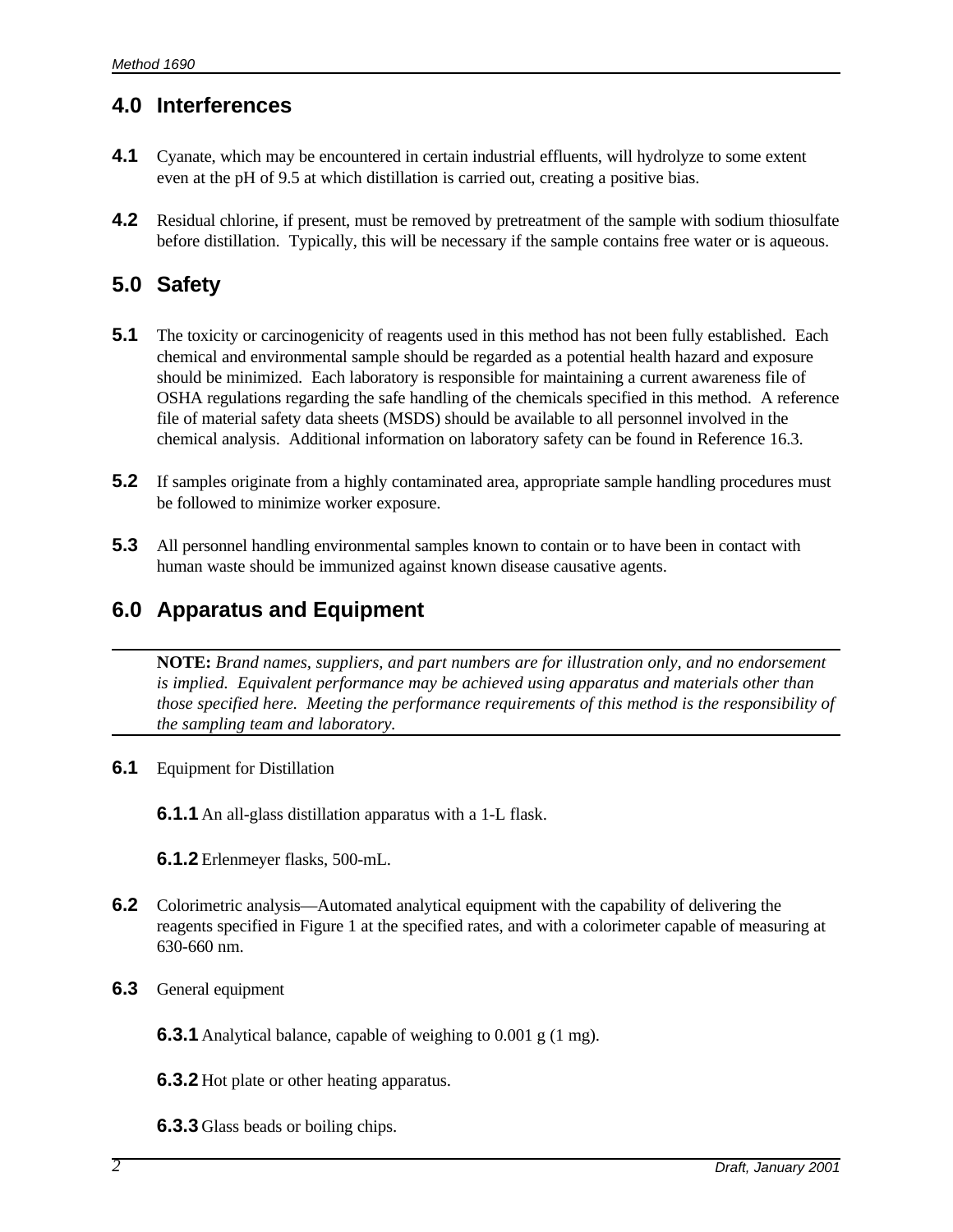#### **7.0 Reagents and Consumable Materials**

- **7.1** All water and reagents used in this method must be free of ammonia.
	- **7.1.1** Ammonia-free reagent water—Ammonia-free water can be prepared by passing reagent water through an ion-exchange column containing a mixture of both strongly acidic cation and strongly basic anion exchange resins. When necessary, regenerate the column according to the manufacturer's instructions.
	- **7.1.2** All reagents should be ACS Reagent Grade or better.
- **7.2** 0.04N Sulfuric acid—Dilute 1 mL concentrated sulfuric acid  $(H_2SO_4)$  to 1L with reagent water.
- **7.3** Sodium hydroxide solutions

**CAUTION:** *Considerable heat is generated upon dissolution of sodium hydroxide in water. It may be advisable to cool the container in an ice bath when preparing sodium hydroxide solutions.*

- **7.3.1** 0.1N Sodium hydroxide (NaOH)—Dissolve 4.0 g NaOH in reagent water, cool, and dilute to 1 L.
- **7.3.2** 1N Sodium hydroxide—Dissolve 40 g NaOH in reagent water, cool, and dilute to 1 L.

#### **7.4** Borate buffer

- **7.4.1** 0.025M Sodium tetraborate—Dissolve 5 g anhydrous sodium tetraborate  $(Na_2B_4O_7)$  or 9.5 g sodium tetraborate decahydrate (Na<sub>2</sub>B<sub>4</sub>O<sub>7</sub> $\bullet$ 10H<sub>2</sub>O) in reagent water and dilute to 1 L.
- **7.4.2** Add 88 mL of 0.1N NaOH solution (Section 7.3.1) to 500 mL 0.025M Na<sub>2</sub>B<sub>4</sub>O<sub>7</sub> (Section 7.4.1) and dilute to 1 L with reagent water.
- **7.5** Sodium hypochlorite solution—Dilute 250 mL of a bleach solution containing 5.25% NaOCL (such as "Clorox") to 500 mL. Available chlorine level should approximate 2-3%. Since "Clorox" is a proprietary product, its formulation is subject to change. The analyst must remain alert to detecting any variation in this product significant to its use in this procedure. Due to the instability of bleach, storage over an extended period should be avoided.
- **7.6** Dechlorinating reagent—Dissolve 0.35 g sodium thiosulfate (Na<sub>2</sub>S<sub>2</sub>O<sub>3</sub>•5H<sub>2</sub>O) in reagent water and dilute to 100 mL. One milliliter of this reagent will neutralize 1 mg/L of residual chlorine in a 500 mL sample aliquot.
- **7.7** Blank sand—Bake 500 g diatomaceous earth or clean sand at 400°C for eight hours. Cool and store in a glass container with a sealing lid.
- **7.8** Ammonia standards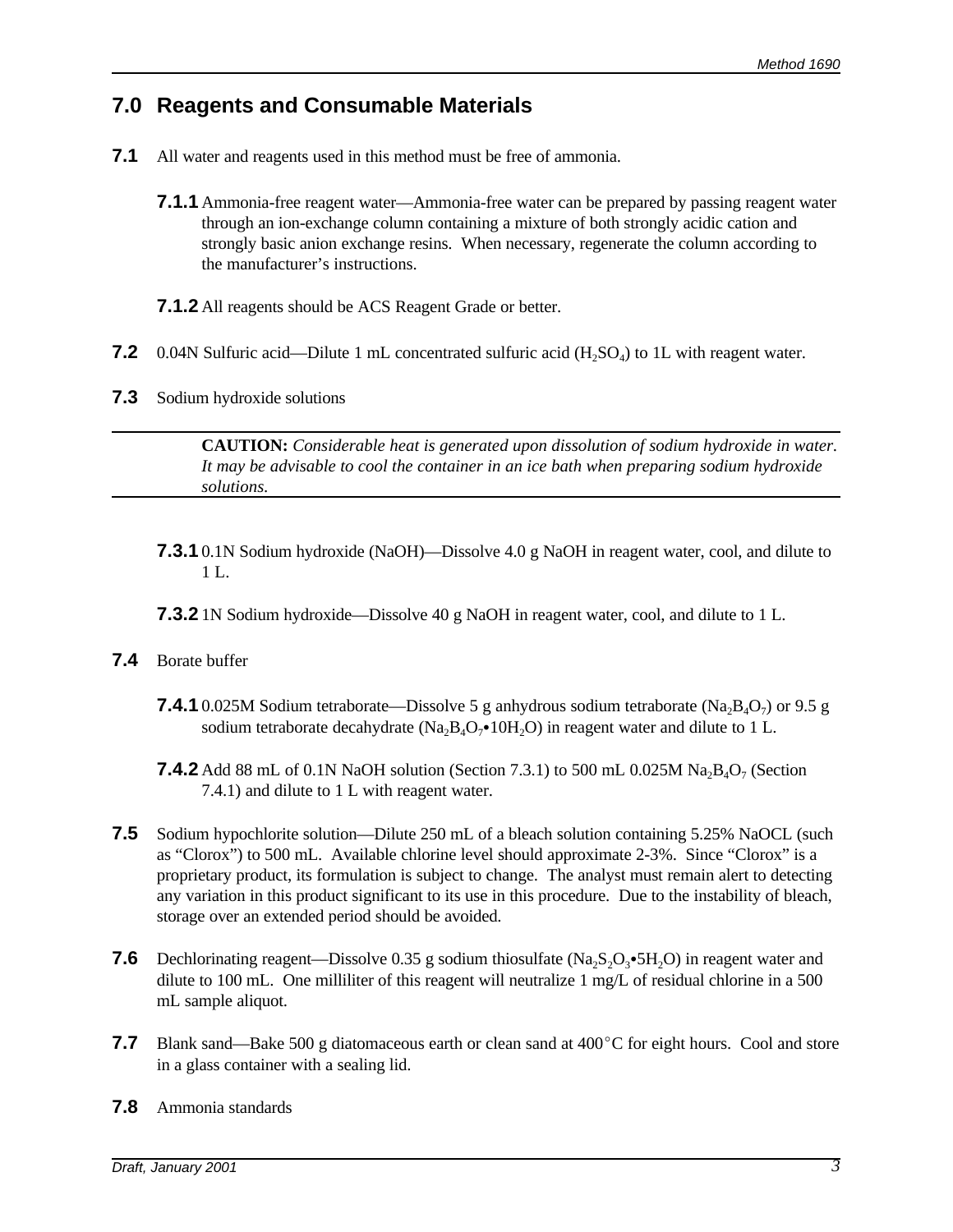- **7.8.1** Ammonia stock solution (1000 mg/L NH<sub>3</sub>-N)—Dissolve 0.382 g of anhydrous ammonium chloride (NH<sub>4</sub>Cl) in reagent water and dilute to 100 mL in a volumetric flask. NH<sub>4</sub>Cl should be dried at  $105^{\circ}$ C prior to use.
- **7.8.2** Ammonia working standard (10 mg/L NH<sub>3</sub>-N)—In a volumetric flask, dilute 10 mL of ammonia stock solution (Section 7.11.1) to 1 L.

#### **8.0 Sample Collection, Preservation and Storage**

- **8.1** Ammonia is a pervasive contaminant. Minimize exposure of samples to air as much as possible.
- **8.2** A sufficient volume of sample for analysis must be collected using the procedures found in Reference 16.2 for biosolids samples and Reference 16.4 for water and wastewater samples.
- **8.3** Ammonia can be formed or lost during storage due to biological activity or lost by volatilization or oxidation. The following preservation procedures will help prevent significant changes in the analyte concentration.
	- **8.3.1** Samples should be collected in wide mouth jars with a minimum of air space above them.
	- **8.3.2** Aqueous samples or samples that contain free water
		- **8.3.2.1** Samples should be checked for residual chlorine and treated with sodium thiosulfate, if necessary, during collection.
		- **8.3.2.2** Samples should be preserved with 2 mL concentrated  $H_2SO_4$  and cooled to  $4^{\circ}C$ as soon as possible after collection. The holding time for samples should not exceed 28 days from sampling.
	- **8.3.3** If the sample contains no free water or is solid, the sample should be cooled to 4<sup>°</sup>C as soon as possible after collection. The holding time for samples should not exceed 28 days from sampling.
- **8.4** Collect a separate sample for total solids determination (Appendix A). The holding time for total solids determination is seven days.

## **9.0 Quality Control**

- **9.1** Each laboratory using this method is required to operate a formal quality control (QC) program. The minimum requirements of this program consist of an initial demonstration of laboratory capability, the ongoing analysis of laboratory reagent blanks, precision and recovery standards, and matrix-spiked samples as a continuing check on performance. The laboratory is required to maintain performance records that define the quality of data thus generated. Laboratory performance is compared to established performance criteria to determine if the results of analyses meet the performance characteristics of the method.
	- **9.1.1** The analyst shall make an initial demonstration of the ability to generate acceptable accuracy and precision with this method. This ability is established as described in Section 9.2.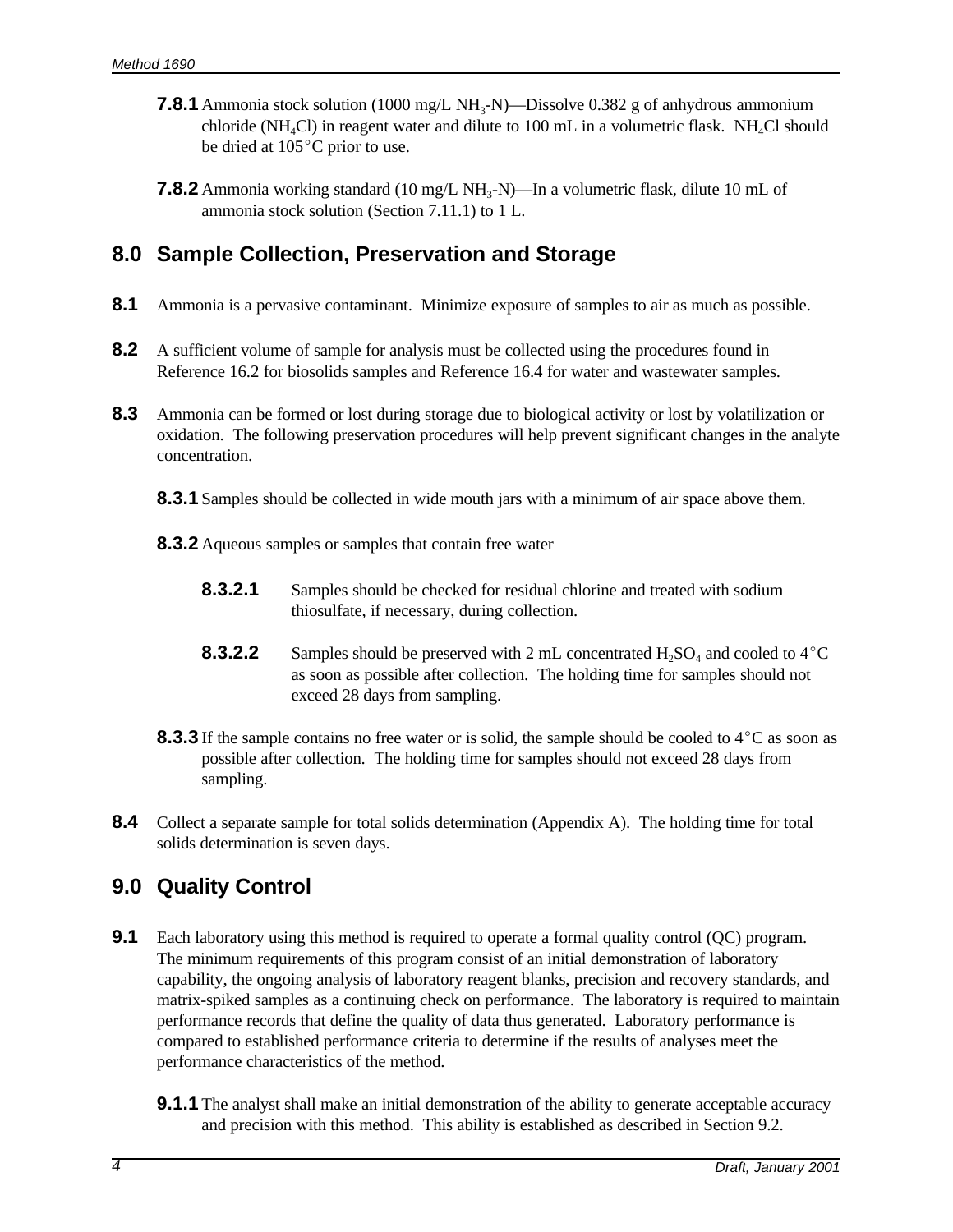- **9.1.2** In recognition of advances that are occurring in analytical technology, the analyst is permitted certain options to improve separations or lower the costs of measurements, provided that all performance specifications are met. Changes that degrade method performance are not allowed. If an analytical technique other than the techniques specified in this method is used, that technique must have a specificity equal to or better than the specificity of the techniques in this method for NH<sub>3</sub>-N in the sample of interest. Specificity is defined as producing results equivalent to the results produced by this method for analytical standards (Section 9.4) and, where applicable, environmental samples (Section 9.5), and as meeting all of the QC criteria stated in this method.
	- **9.1.2.1** Each time a modification is made to this method, the analyst is required to repeat the IPR test in Section 9.2.2 to demonstrate that the modification produces results equivalent to or better than results produced by this method. If the detection limit of the method will be affected by the modification, the analyst must demonstrate that the MDL (40 CFR part 136, appendix B) is less than or equal to the MDL in this method or one-third the regulatory compliance level, whichever is higher. The tests required for this equivalency demonstration are given in Section 9.1.2.2.4.
	- **9.1.2.2** The laboratory is required to maintain records of modifications made to this method. These records include the following, at a minimum:
		- **9.1.2.2.1** The names, titles, addresses, and telephone numbers of the analyst(s) who performed the analyses and modification, and of the quality control officer who witnessed and will verify the analyses and modification.
		- **9.1.2.2.2** A listing of pollutant(s) measured  $(NH_3-N)$ .
		- **9.1.2.2.3** A narrative stating reason(s) for the modification.
		- **9.1.2.2.4** Results from all quality control (QC) tests comparing the modified method to this method, including:
			- (a) Calibration (Section 10).
			- (b) Calibration verification (Section 9.6).
			- (c) Initial precision and recovery (Section 9.2.2).
			- (d) Analysis of blanks (Section 9.3).
			- (e) Accuracy assessment (Sections 9.5 and 9.7).
			- (f) Ongoing precision and recovery (Section 9.4).
			- (g) Method detection limit (Section 9.2.1)
		- **9.1.2.2.5** Data that will allow an independent reviewer to validate each determination by tracing the instrument output (weight, absorbance, or other signal) to the final result. These data are to include:
			- (a) Sample numbers and other identifiers.
			- (b) Sample preparation dates.
			- (c) Analysis dates and times.
			- (d) Analysis sequence/run chronology.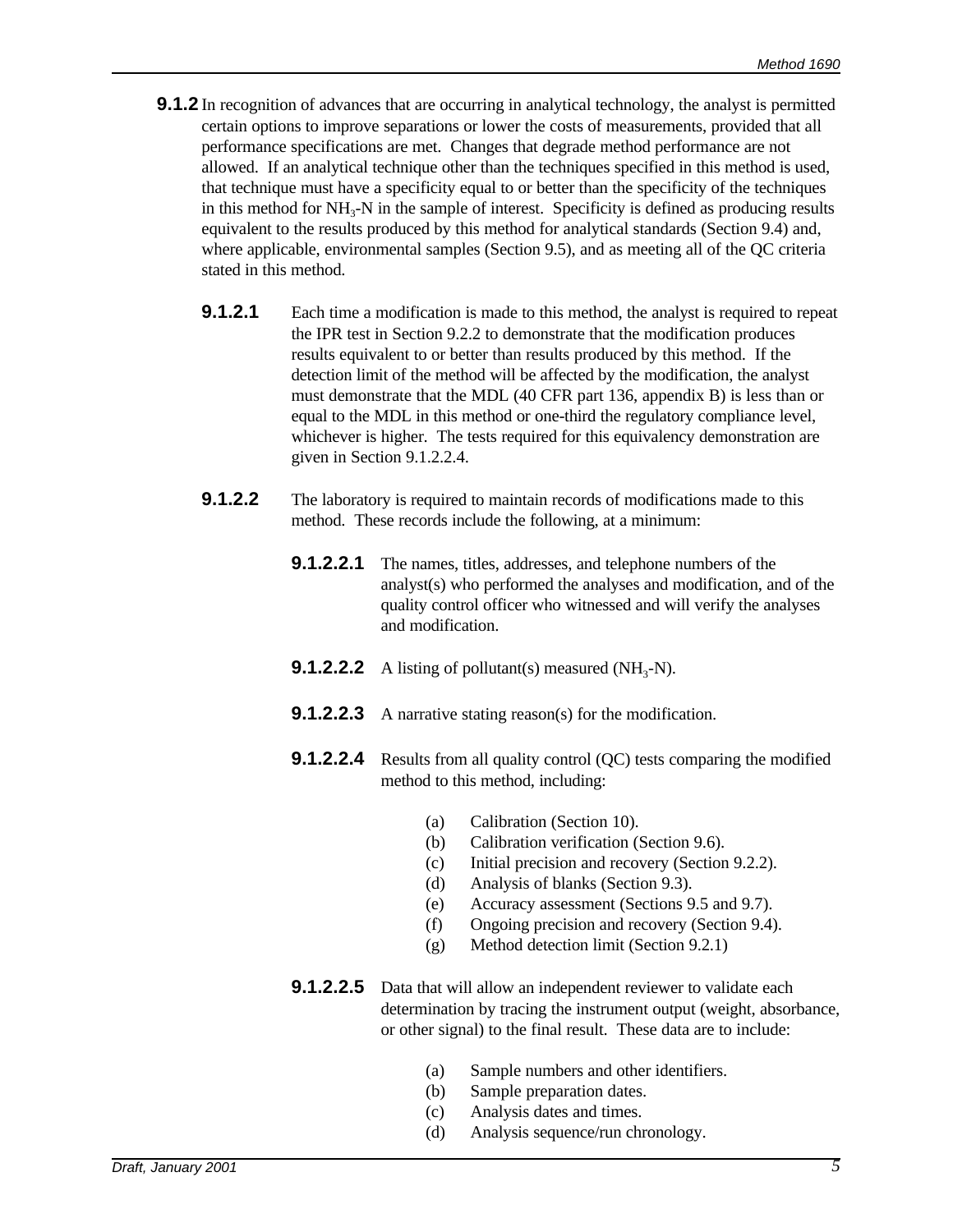- (e) Sample weight or volume.
- (f) Dry weight ratio (solid or semisolid samples only; Appendix A).
- (g) Distillate solution volume.
- (h) Make and model of analytical balance and weights traceable to NIST.
- (i) Copies of logbooks, printer tapes, and other recordings of raw data.
- (j) Data system outputs, and other data to link the raw data to the results reported.
- **9.1.3** Analyses of laboratory blanks are required to demonstrate freedom from contamination. The procedures and criteria for blank analyses are described in Section 9.3
- **9.1.4** Analyses of ongoing precision and recovery samples are required to demonstrate that the sample preparation and analysis are within the specified limitations. The procedure and criteria for OPR sample analysis are described in Section 9.4.
- **9.1.5** Analyses of matrix spike and matrix spike duplicate samples are required to demonstrate method accuracy and precision, and to monitor interferences caused by the sample matrix. The procedure and criteria for spiking are described in Section 9.5.
- **9.1.6** Analyses of calibration verification standards are required to demonstrate accuracy and stability of the initial calibration. The procedure and criteria for calibration verification analyses are described in Section 9.6.
- **9.1.7** Analyses of quality control samples (QCS) are required to demonstrate the accuracy of the calibration standards and the analytical system. The procedure and criteria for the QCS sample analyses are described in Section 9.7.
- **9.2** Initial demonstration of laboratory capability—The initial demonstration of laboratory capability is used to characterize laboratory performance and method detection limits. The MDL and IPR for solid samples should be determined using blank sand as a reference matrix. The MDL and IPR for aqueous samples should be determined using reagent water as a reference matrix.
	- **9.2.1** Method detection limit (MDL)—The MDL should be established for NH<sub>3</sub>-N according to the procedures at 40 CFR part 136, appendix B (Reference 16.5). First, spike a reference matrix with ammonia working standard (Section 7.8.2) to produce a concentration one to five times the estimated detection limit. To determine the MDL, take seven replicate aliquots of the spiked reference matrix and process each aliquot through each step of the analytical method. Perform all calculations and report the concentration values in the appropriate units. Aqueous and/or solid method detection limits should be determined every year or whenever a modification to the method or analytical system is made that will affect the MDL.
	- **9.2.2** Initial precision and recovery (IPR)—To establish the ability to generate acceptable precision and accuracy, the analyst shall perform the following operations:
		- **9.2.2.1** Prepare four spiked samples as detailed in Section 9.4. Using the procedures in Section 11, prepare and analyze these spiked samples for  $NH<sub>3</sub>-N$ .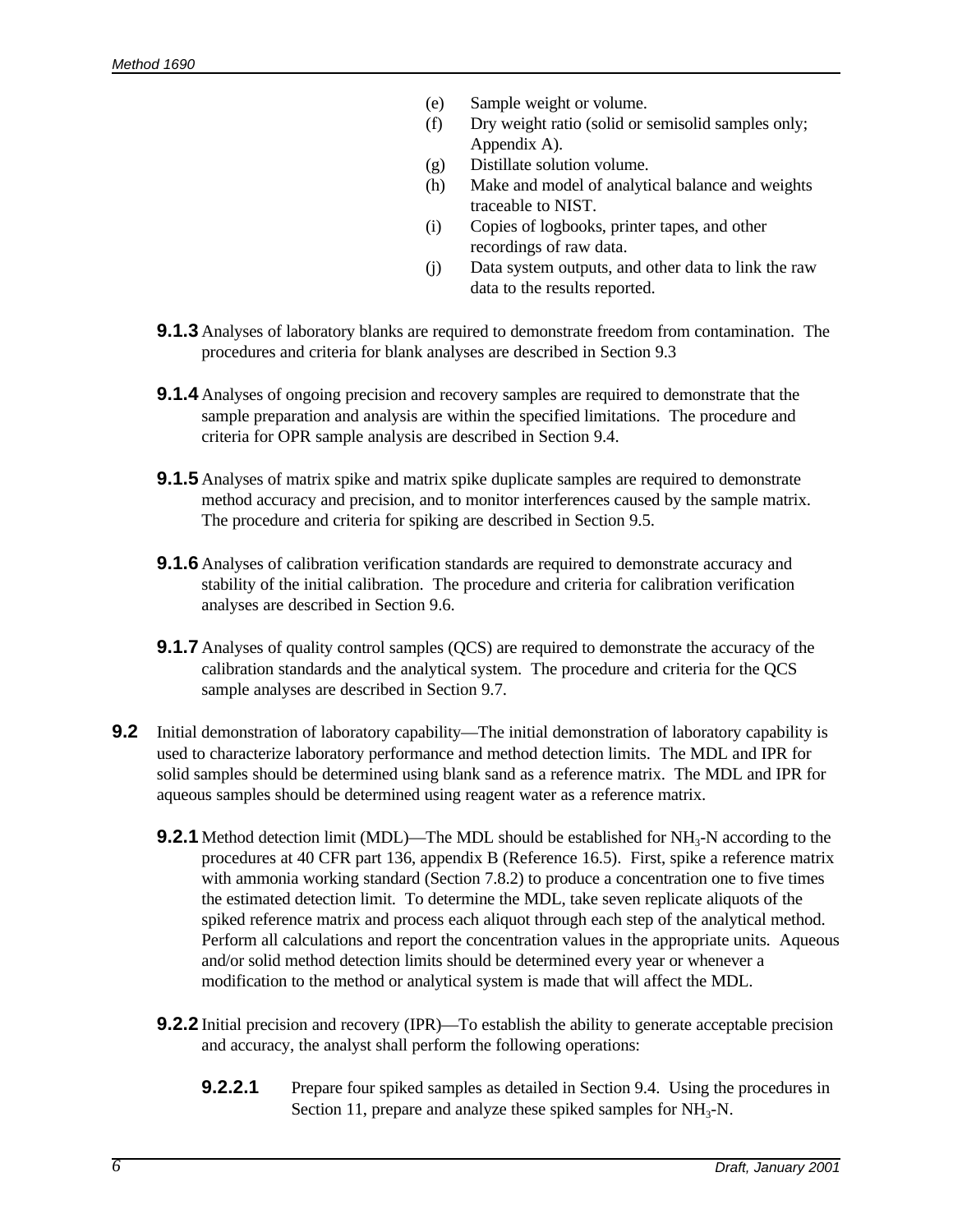- **9.2.2.2** Using the results of the set of four analyses, compute the average percent recovery  $(X)$  and the standard deviation  $(s)$  of the percent recovery for  $NH<sub>3</sub>-N$ .
- **9.2.2.3** Compare s and X with the corresponding limits for initial precision and recovery in Table 1. If s and X meet the acceptance criteria, system performance is acceptable and analysis of samples may begin. If, however, s exceeds the precision limit or X falls outside the range for recovery, system performance is unacceptable. In this event, correct the problem, and repeat the test.
- **9.3** Laboratory blanks—Laboratory blanks are analyzed to demonstrate freedom from contamination. Aqueous samples should be run with an aqueous blank, and solid samples should be run with a solid blank.
	- **9.3.1** Prepare and analyze a laboratory blank initially (i.e., with the tests in Section 9.2) and with each analytical batch. The blank must be subjected to the same procedural steps as a sample, and will consist of 250 mL of ammonia-free reagent water (aqueous blank) or 5 g aliquot of blank sand in 250 mL of ammonia-free reagent water (solid blank).
	- **9.3.2** If material is detected in the blank at a concentration greater than the MDL (Section 1.3), analysis of samples is halted until the source of contamination is eliminated and a blank shows no evidence of contamination. All samples must be associated with an uncontaminated laboratory blank before the results may be reported for regulatory compliance purposes.
- **9.4** Ongoing precision and recovery (OPR)—The laboratory must analyze at least one ongoing precision and recovery sample with each analytical batch. A solid OPR should be run with solid samples, and an aqueous OPR should be run with aqueous samples. An aqueous OPR is prepared by spiking reagent water with ammonia working standard (Section 7.8.2) so that the concentration of  $NH_3-N$  in the OPR is one to five times the ML. A solid OPR is prepared by mixing 5 g of blank sand with 250 mL reagent water and spiking with ammonia working standard (Section 7.8.2) so that the concentration of  $NH_3-N$  in the OPR is one to five times the ML. The spiked aliquot is carried through the entire analytical process (Section 11). Calculate accuracy as percent recovery. If the recovery of the analyte falls outside the control limits in Table 1, the system performance is unacceptable, and the source of the problem should be identified and resolved before continuing analyses.
- **9.5** Matrix spike and matrix spike duplicates (MS/MSD)—To assess the performance of the method on a given sample matrix, the laboratory must spike, in duplicate, a minimum of 10% (one sample in 10) of the samples from a given sampling site or, if for compliance monitoring, from a given discharge. Blanks may not be used for MS/MSD analysis.
	- **9.5.1** The concentration of the MS and MSD shall be determined as follows:
		- **9.5.1.1** If, as in compliance monitoring, the concentration of analytes in the sample is being checked against a regulatory concentration limit, the spiking level shall be at that limit or at 1-5 times the background concentration of the sample, whichever is greater.
		- **9.5.1.2** If the concentration of  $NH_3$ -N in a sample is not being checked against a regulatory concentration limit, the spike shall be at 1-5 times the background concentration.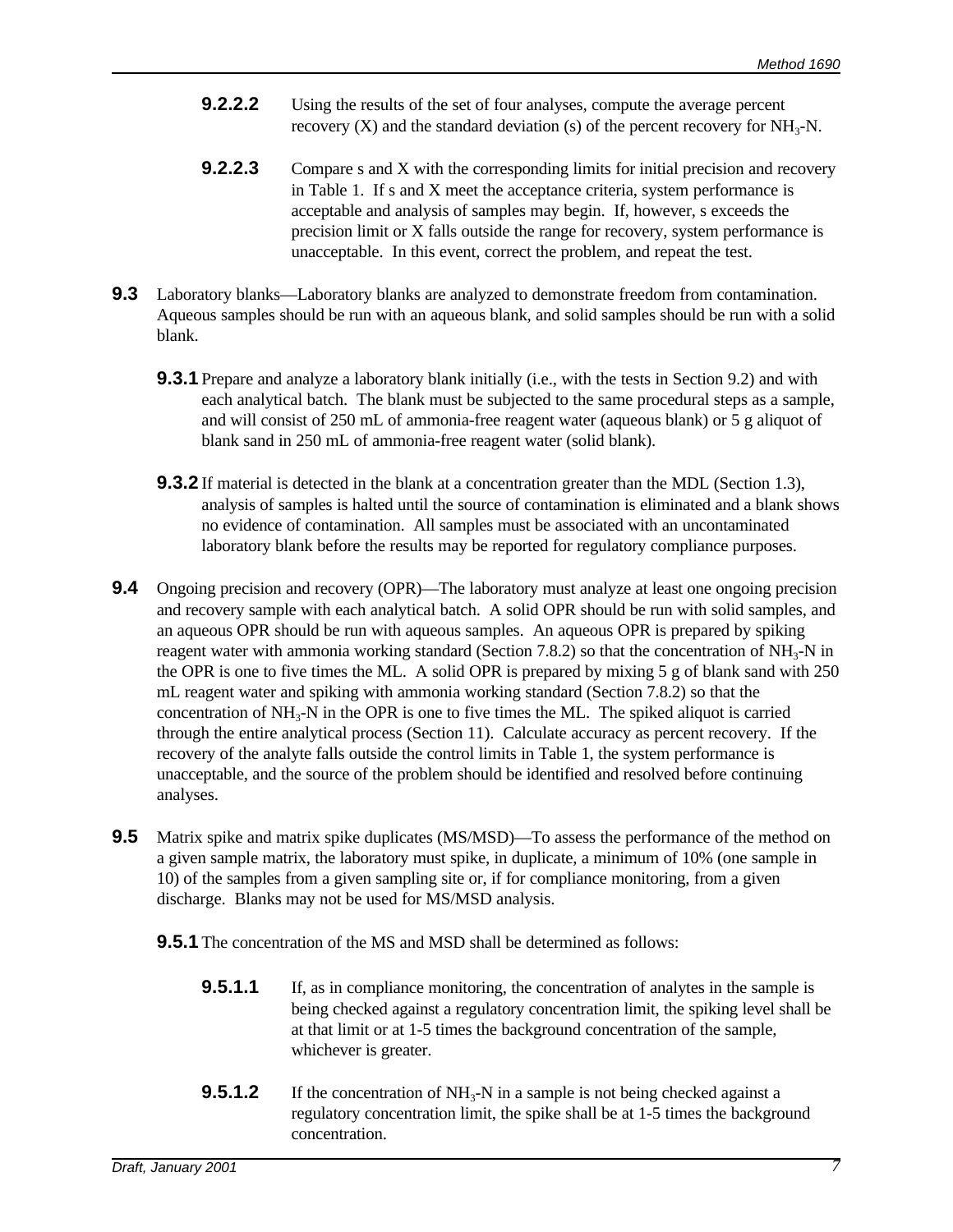**9.5.1.3** For solid and sludge samples, the concentration added should be expressed as mg/kg and is calculated for a one gram aliquot by multiplying the added analyte concentration (mg/L) in solution by the conversion factor 100 (mg/L  $\rm x$ )  $0.1L/0.001kg = 100$ .

#### **9.5.2** Assessing spike recovery

- **9.5.2.1** To determine the background concentration, analyze one sample aliquot from each set of 10 samples from each site or discharge according to the procedure in Section 11. If the expected background concentration is known from previous experience or other knowledge, the spiking level may be established a priori.
- **9.5.2.2** Prepare the MS/MSD samples by spiking two sample aliquots with ammonia working standard (Section 7.8.2). Analyze the MS/MSD aliquots as described in Section 11 to determine the concentration of the samples after spiking.
- **9.5.3** Calculate the percent recovery (P) and relative percent difference (RPD) of the two matrix spike samples for the analyte, corrected for the background concentration measured in the sample, and compare these values to the control limits given in Table 1. Percent recovery is calculated in units appropriate to the matrix, using Equation 1. RPD is calculated using Equation 2.

$$
percent\ recovery = \frac{(C_s - C_b)}{S} * 100
$$

*Equation 1*

*where:* 

 *= Measured sample concentration after spiking Cb=Measured sample backgound concentration S=known concentration of the spike*

*Equation 2*

$$
RPD{=}\frac{(|D_1-D_2|)}{(D_1+D_2)}*200
$$

*where: D1=concentration NH<sup>3</sup> -N of MS sample D2=concentration NH<sup>3</sup> -N of MSD sample*

**9.5.4** If the percent recovery or the RPD of the analyte in the MS/MSD samples falls outside the designated range, and the laboratory performance on the OPR for the analyte is within the specified limits (Section 9.4), the recovery problem encountered with the MS/MSD sample is judged to be matrix-related instead of method-related.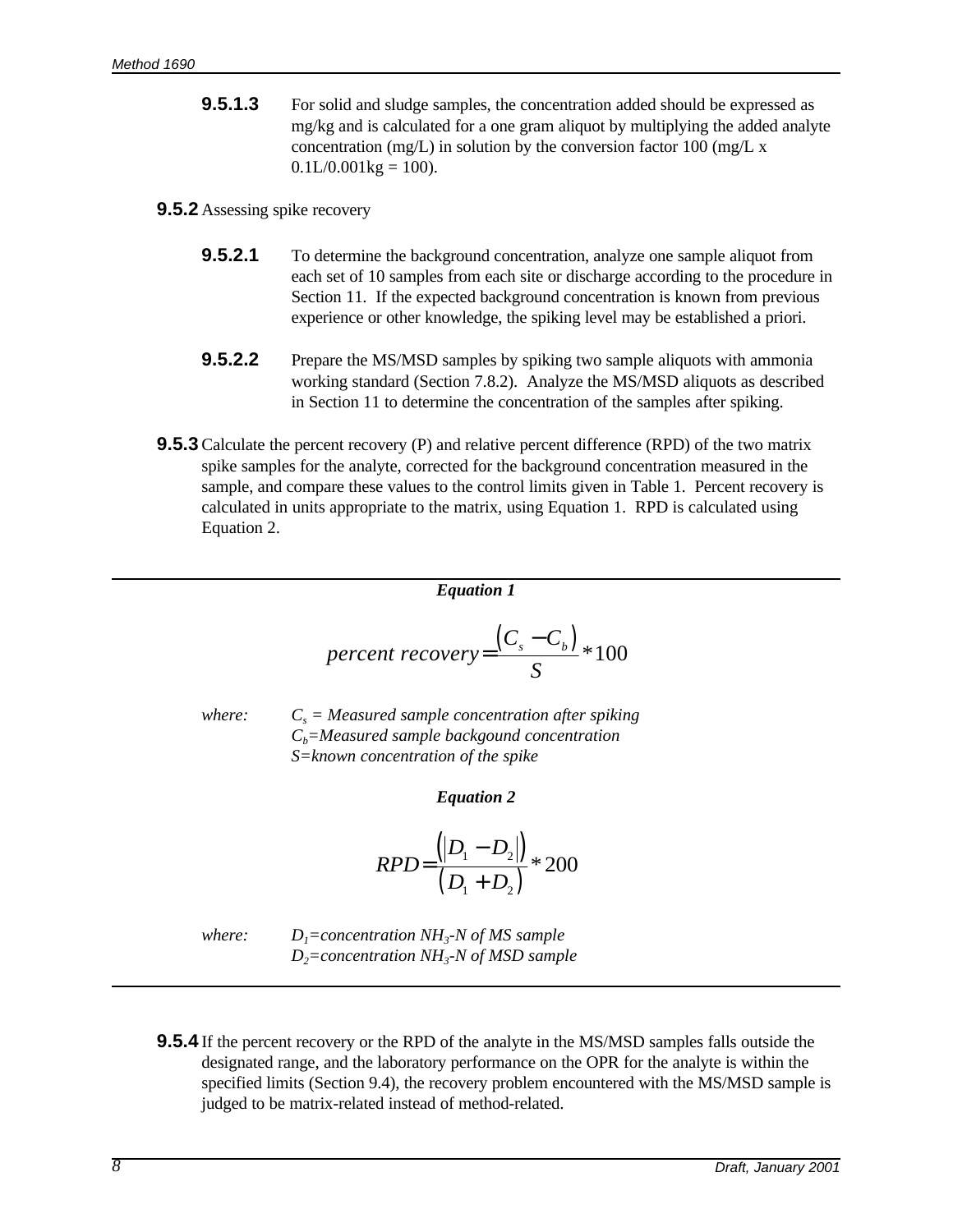**9.5.5** Recovery for samples should be assessed and records maintained.

- **9.5.5.1** After the analysis of five samples of a given matrix type (river water, lake water, etc.) for which the results pass the tests in Section 9.5.3, compute the average percent recovery (R) and the standard deviation of the percent recovery (SR) for the analyte(s). Express the accuracy assessment as a percent recovery interval from R-2SR to R+2SR for each matrix. For example, if  $R=90\%$  and  $SR=10\%$ for five analyses of river water, the accuracy interval is expressed as 70-110%.
- **9.5.5.2** Update the accuracy assessment for each matrix regularly (e.g., after each five to ten new measurements).
- **9.6** Calibration verification (CV)—The laboratory must analyze a calibration verification standard before running any samples and once per ten analyses thereafter. The CV should be prepared at a concentration that is at or near the midpoint of the calibration curve. The source of the CV standard should be different from the source used to prepare the calibration standards. If a different ammonium compound is used for the CV stock, the amount weighed will have to be adjusted according to the ratio of NH<sub>3</sub>-N atomic weight to the molecular weight. Results of the CV analysis should be evaluated according to the specifications in Table 1. If the CV does not meet acceptance criteria, the problem must be identified and corrected, including possible recalibration of the instrument.
- **9.7** Quality control sample (QCS)—It is suggested that the laboratory obtain a prepared quality control sample from a standards vendor (ERA catalog #545, or equivalent) and analyze it with each day's distillations, or every twelve hours, whichever is more frequent. The results of the QCS analysis should be evaluated according to the manufacturer's specifications.

## **10.0 Calibration and Standardization**

- **10.1** Calibrate the colorimeter with a minimum of ten standards that cover the expected range of the samples and a blank. If the autoanalyzer is linked to a data system, follow the manufacturer's instructions for calibration. Alternatively, prepare a calibration graph relating absorbance to the concentration of  $NH_3$ -N, or develop a linear regression formula from the calibration data using concentration versus absorbance. If the correlation coefficient falls below 0.995, check the system for faults, correct them if found, and reanalyze the calibration standards.
- **10.2** Preparation of calibration curve—Prepare the standards (Table 2) and analyze them according to the procedure in Section 11.2, beginning with the lowest standard. It is not necessary to distill the calibration standards.
- **10.3** An OPR run after the calibration must be within the specified limits (Table 1). Unacceptable OPR results require corrective action before analysis of samples may continue; they may indicate problems with the distillation procedure.
- **10.4** Balance calibration—Calibrate the analytical balance at 2 mg and 1000 mg using class "S" weights. The calibration shall be within  $\pm 10\%$  at 2 mg and  $\pm 0.5\%$  at 1000 mg. If values are not within these limits, recalibrate the balance.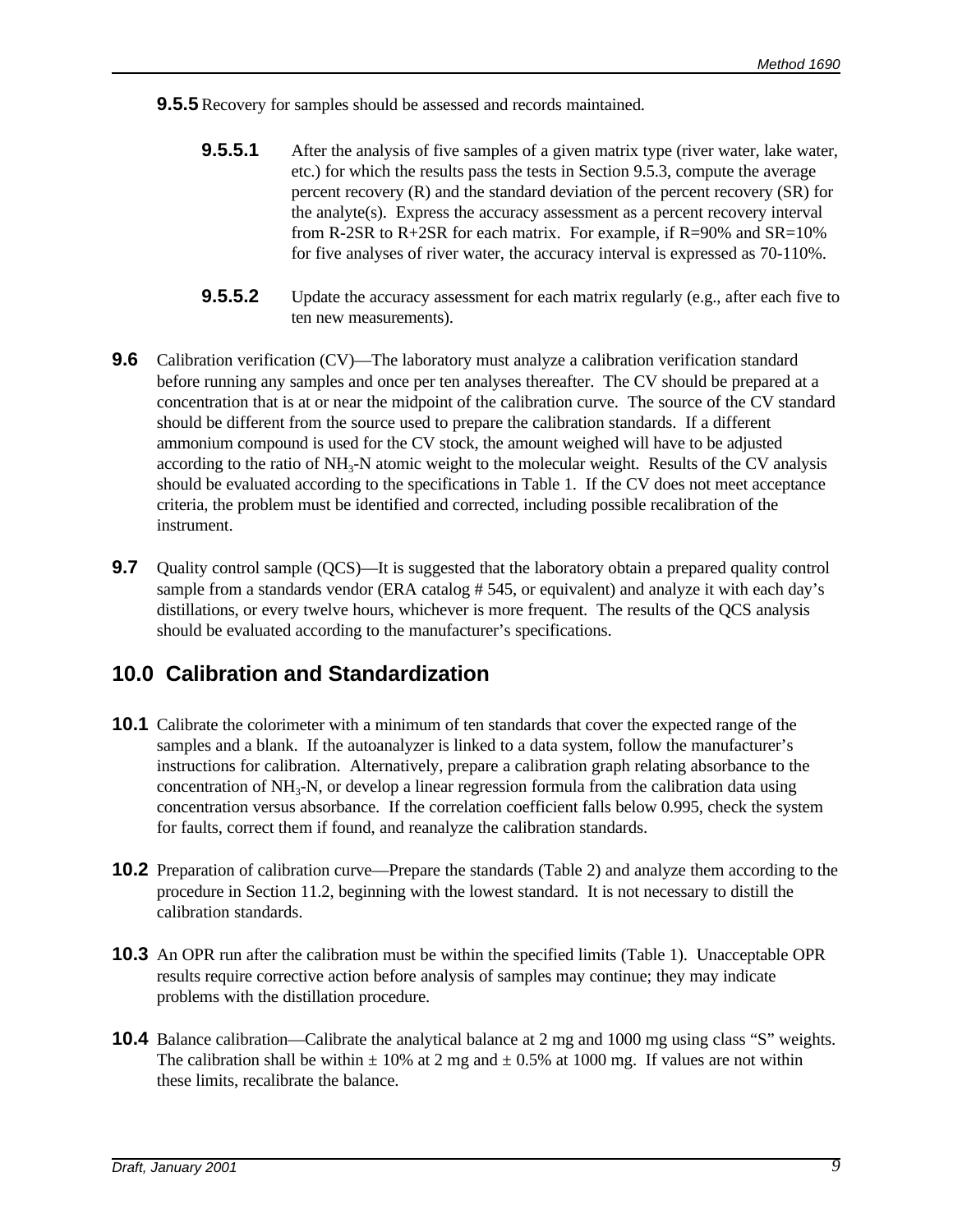## **11.0Procedure**

#### **11.1** Distillation

- **11.1.1** Preparation of glassware—Add 500 mL reagent water and 20 mL borate buffer (Section 7.4) to the distillation flask. Place a few glass beads or boiling chips in the flask.
- **11.1.2** Steam out the distillation apparatus until the distillate shows no traces of ammonia. Leave the apparatus assembled until just before beginning the sample distillation.
- **11.1.3** Sample preparation
	- **11.1.3.1** Aqueous samples—Add 250 mL sample and 25 mL borate buffer to a clean distillation flask. Adjust the sample to a pH of 9.5 with 1N NaOH (Section 7.3.2) using a pH meter.
	- **11.1.3.2** Solid samples—Add 5 g of the sample to a clean distillation flask. Add 250 mL reagent water and 25 mL borate buffer. Adjust the sample to a pH of 9.5 with 1N NaOH using a pH meter.
- **11.1.4** Remove the steaming out flask from the distillation apparatus and immediately replace it with the sample distillation flask. Place the tip of the condenser below the surface of solution in the receiving flask. The receiving flask should contain 50 mL of 0.04N  $H<sub>2</sub>SO<sub>4</sub>$  (Section 7.2)
- **11.1.5** Distill at a rate of 6-10 mL/min. until 100 mL of distillate is collected.
- **11.1.6** Dilute the distillate to 250 mL with reagent water.

#### **11.2** Colorimetric analysis

- **11.2.1** Since the intensity of the color used to quantify the concentration is pH dependent, the acid concentration of the wash water and the standard ammonia solutions should approximate that of the samples.
- **11.2.2** Set up the autoanalyzer according to the manufacturer's instructions, using the information in Figure 1 as a guide.
- **11.2.3** Allow both colorimeter and recorder (if applicable) to warm up for 30 minutes. Obtain a stable baseline with all reagents, feeding reagent water through sample line.
- **11.2.4** Switch the sample line from reagent water to the first sample and begin analysis.
- **11.3** For solid samples, the dry weight/wet weight ratio must be determined separately (Appendix A).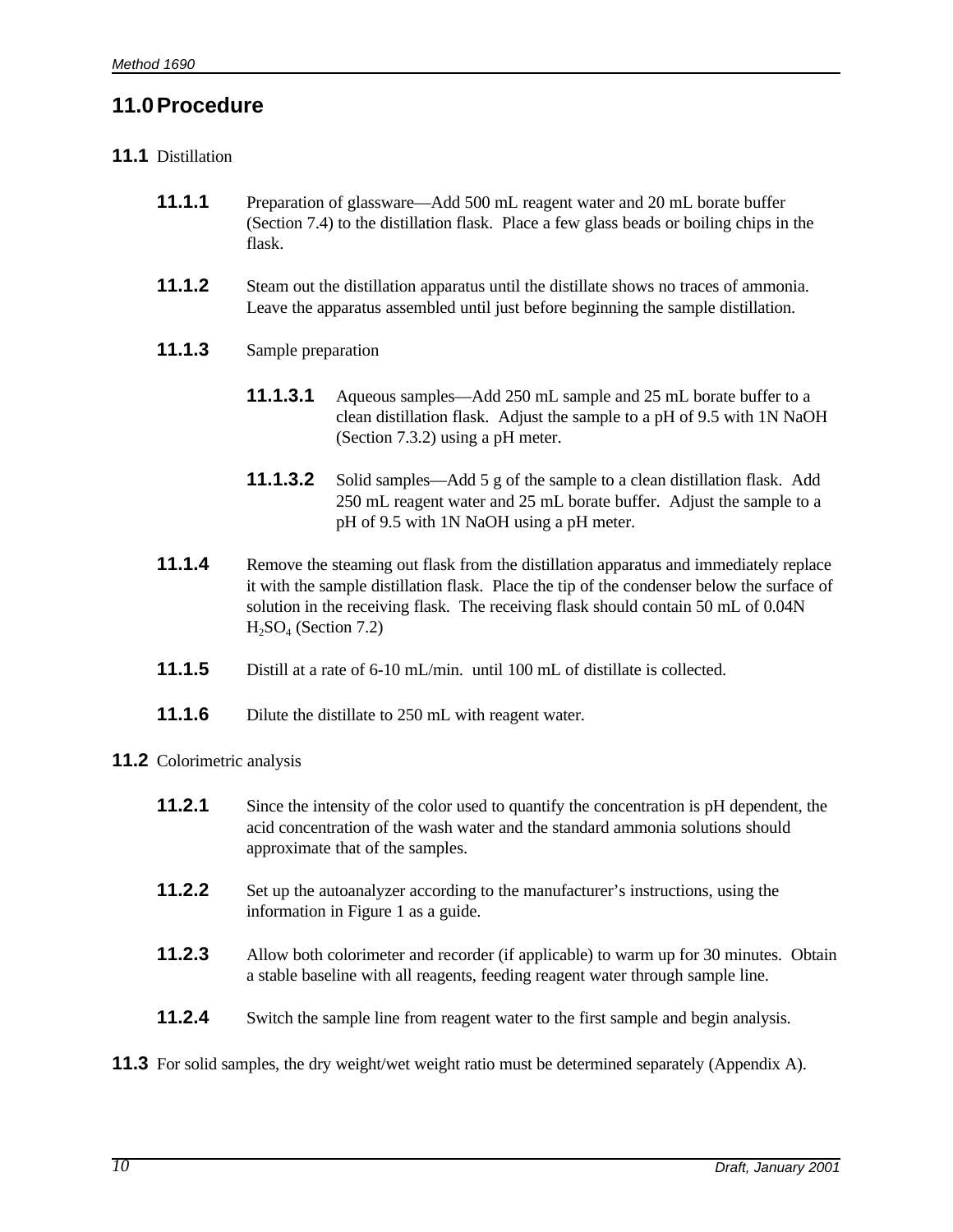## **12.0Calculations**

- **12.1** Aqueous samples—Compare the absorbance reading for each sample to the calibration curve and determine the sample concentration. Report all values in mg/L to three significant figures.
- **12.2** Solid samples—Compare the absorbance reading for each sample to the calibration curve and determine the sample concentration using Equations 3 and 4. Report all values in mg/kg to three significant figures.

#### *Equation 3*  $NH_3 - N$  (mg / kg) =  $\frac{C_d * V_d * F * 1000 g / kg}{V}$  $W_s * 1000$   $mL/L$ *d d s* 3 1000 1000  $-N (mg/kg) = \frac{C_d * V_d * F * 1000 g / F}{m}$  $*1000$  mL/ *where: Cd=Concentration of NH<sup>3</sup> -N in distillate (mg/L) Vd=Volume of distillate collected (250 mL) F=Dilution factor (1 if no dilution) Ws=Weight of sample distilled (g)*

#### *Equation 4*

$$
NH_{3}-N (mg/kg) = \frac{C_{s}}{W}
$$

*where: Cs=Amount of NH<sup>3</sup> -N in sample (mg/kg, Equation 3) W=Dry weight ratio (Appendix A)*

- **12.3** Report all results below the ML as "less than the ML."
- **12.4** The QC data obtained during the analysis provides an indication of the quality of the sample data and should be provided with the sample results.

#### **13.0Method Performance**

This is a draft method, and is currently undergoing validation. Method performance criteria will be set following the validation of the method.

## **14.0Pollution Prevention**

**14.1** Pollution prevention encompasses any technique that reduces or eliminates the quantity or toxicity of waste at the point of generation. Many opportunities for pollution prevention exist in laboratory operation. The EPA has established a preferred hierarchy of environmental management techniques that places pollution prevention as the management option of first choice. Whenever feasible, laboratory personnel should use pollution prevention techniques to address their waste generation. When wastes cannot be feasiblely reduced at the source, EPA recommends recycling as the next best option. The acids used in this method should be reused as practicable by purifying by electrochemical techniques. The only other chemicals used in this method are the neat materials used in preparing standards. These standards are used in extremely small amounts and pose little threat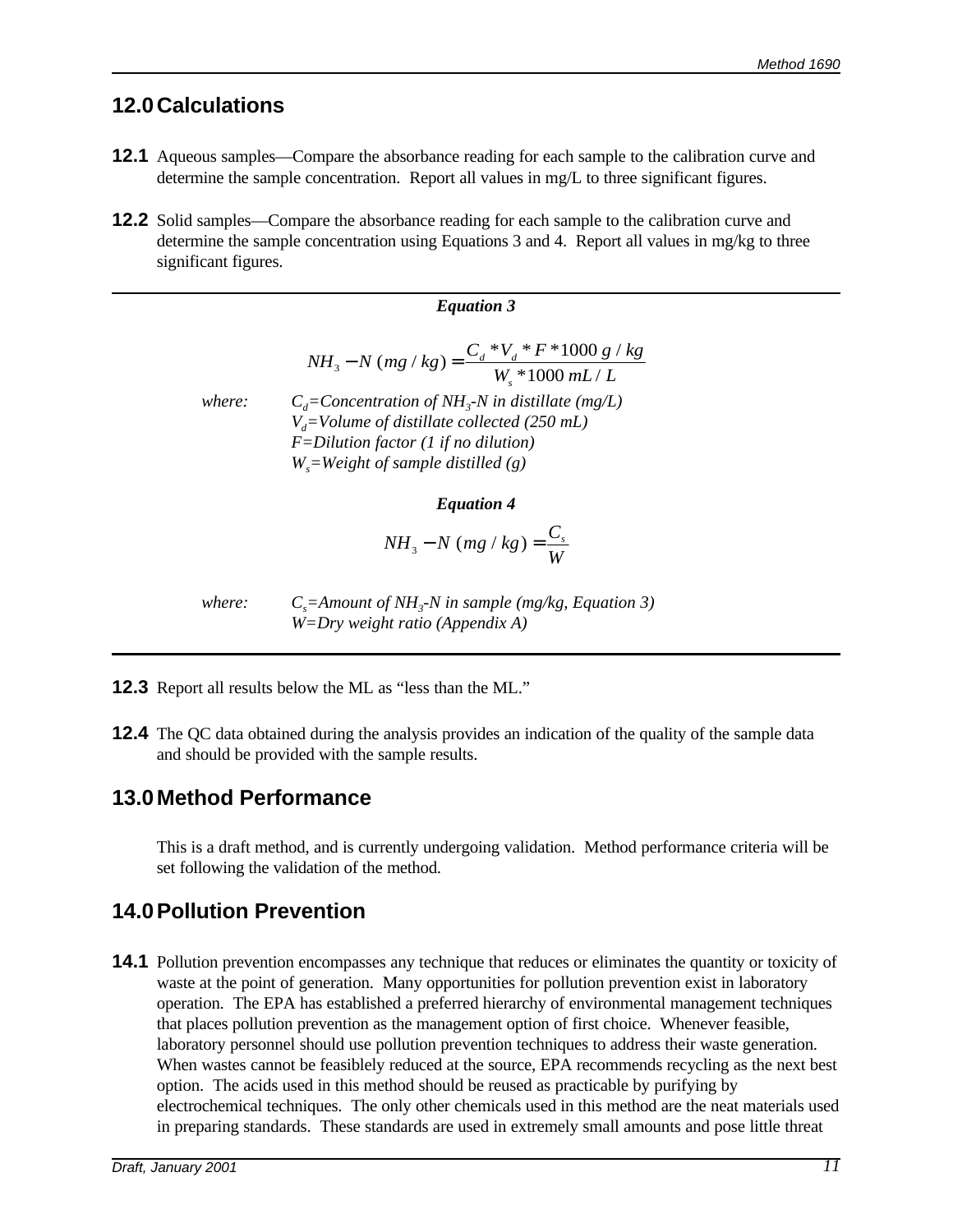to the environment when managed properly. Standards should be prepared in volumes consistent with laboratory use to minimize the volume of expired standards to be disposed.

**14.2** For information about pollution prevention that may be applicable to laboratories and research institutions, consult "Less is Better: Laboratory Chemical Management for Waste Reduction," available from the American Chemical Society's Department of Government Relations and Science Policy, 1155 16th Street NW, Washington, D.C. 20036, 202/872–4477.

#### **15.0Waste Management**

- **15.1** The laboratory is responsible for complying with all Federal, State, and local regulations governing waste management, particularly hazardous waste identification rules and land disposal restrictions, and for protecting the air, water, and land by minimizing and controlling all releases from fume hoods and bench operations. Compliance with all sewage discharge permits and regulations is also required. An overview of requirements can be found in *Environmental Management Guide for Small Laboratories* (EPA 233-B-98-001).
- **15.2** Samples containing strong acids or bases are hazardous and must be either neutralized before being disposed or handled as hazardous waste.

#### **16.0 References**

- **16.1** U.S. Environmental Protection Agency, 1979. Methods for Chemical Analysis of Water and Wastes. Publ. 600/4-79-020, rev. March 1983. Environmental Monitoring and Support Lab., U.S. Environmental Protection Agency, Cincinnati, Ohio.
- **16.2** U.S. Environmental Protection Agency, 1998. Method 1691: Municipal Biosolids Sampling Guidance. Draft, September 1998. Office of Water, Washington, DC.
- **16.3** Sax, N.I. and Lewis, Sr., R.I., Dangerous Properties of Industrial Materials, 5th. ed., Van Nostrand Reinhold, New York, 1989.
- **16.4** U.S. Environmental Protection Agency, 1982. Handbook for Sampling and Sample Preservation of Water and Wastewater. Publ. 600/4-82-029, Environmental Monitoring and Support Lab., U.S. Environmental Protection Agency, Cincinnati, Ohio.
- **16.5** Code of Federal Regulations 40, Ch. 1, Part 136, Appendix B.

#### **17.0Tables, Diagrams, and Validation Data**

**Table 1**. Quality Control Sample Acceptance Criteria

(To be determined during laboratory validation)

| Analyte    | <b>Blank</b> | <b>IPR</b> recovery | <b>IPR</b> precision | <b>OPR</b>     | CV recovery | <b>OCS</b> recovery |
|------------|--------------|---------------------|----------------------|----------------|-------------|---------------------|
|            | limit        | $(x)$ limit         | $(s)$ limit          | recovery limit | limit       | limit               |
| $NH_{3}-N$ |              |                     |                      |                |             |                     |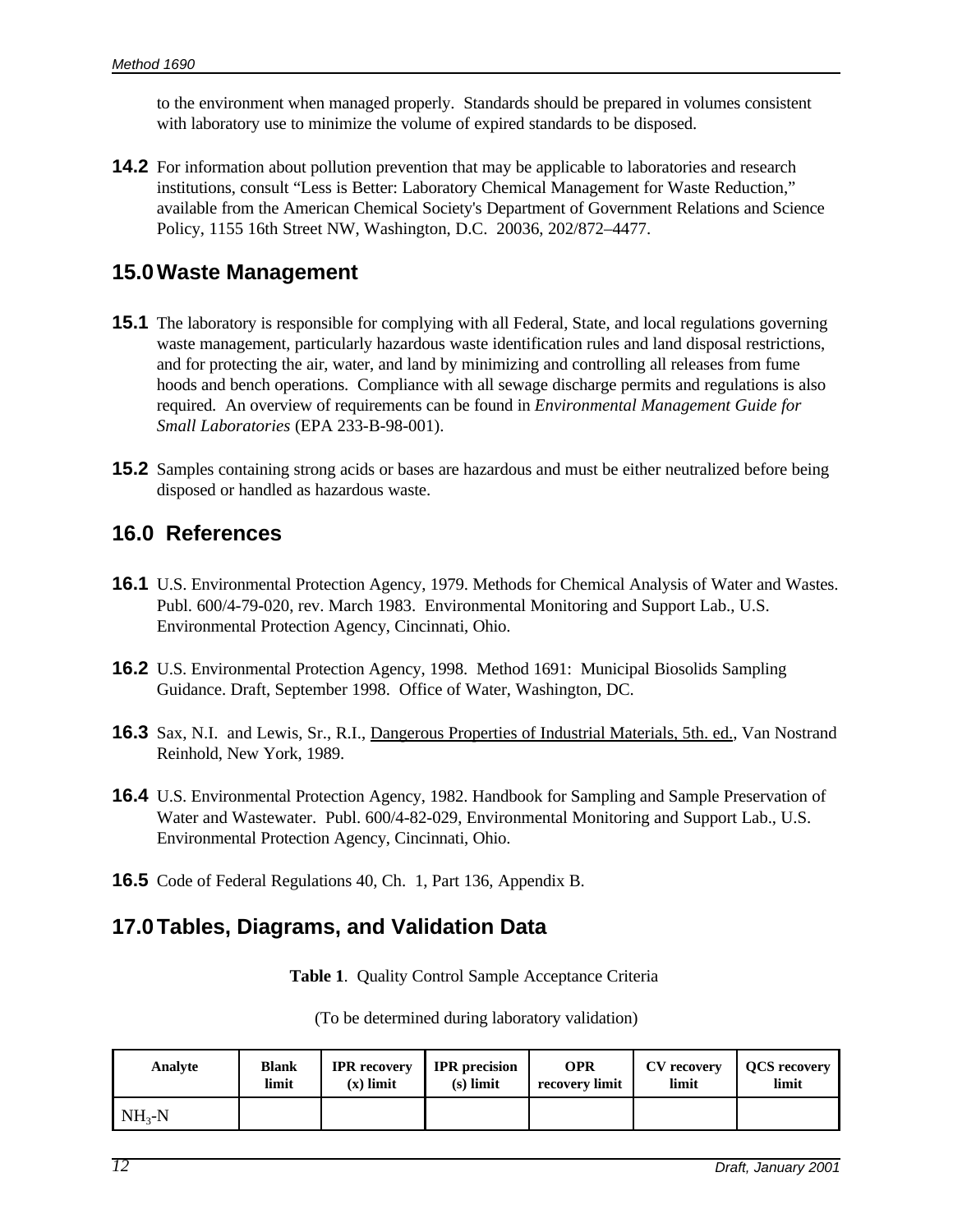| <b>Table 2.</b> The volume of working standard necessary to make the calibration standards in 100-mL |  |
|------------------------------------------------------------------------------------------------------|--|
| volumetric flasks                                                                                    |  |

| <b>Volume of standard</b><br>(Section 7.8.2) added (mL) | <b>Concentration of</b><br>calibration standard<br>(mg/L) |
|---------------------------------------------------------|-----------------------------------------------------------|
| 0.1                                                     | 0.01                                                      |
| 0.2                                                     | 0.02                                                      |
| 0.5                                                     | 0.05                                                      |
| 1.0                                                     | 0.10                                                      |
| 2.0                                                     | 0.20                                                      |
| 5.0                                                     | 0.50                                                      |
| 8.0                                                     | 0.80                                                      |
| 10.0                                                    | 1.00                                                      |
| 15.0                                                    | 1.50                                                      |
| 20.0                                                    | 2.00                                                      |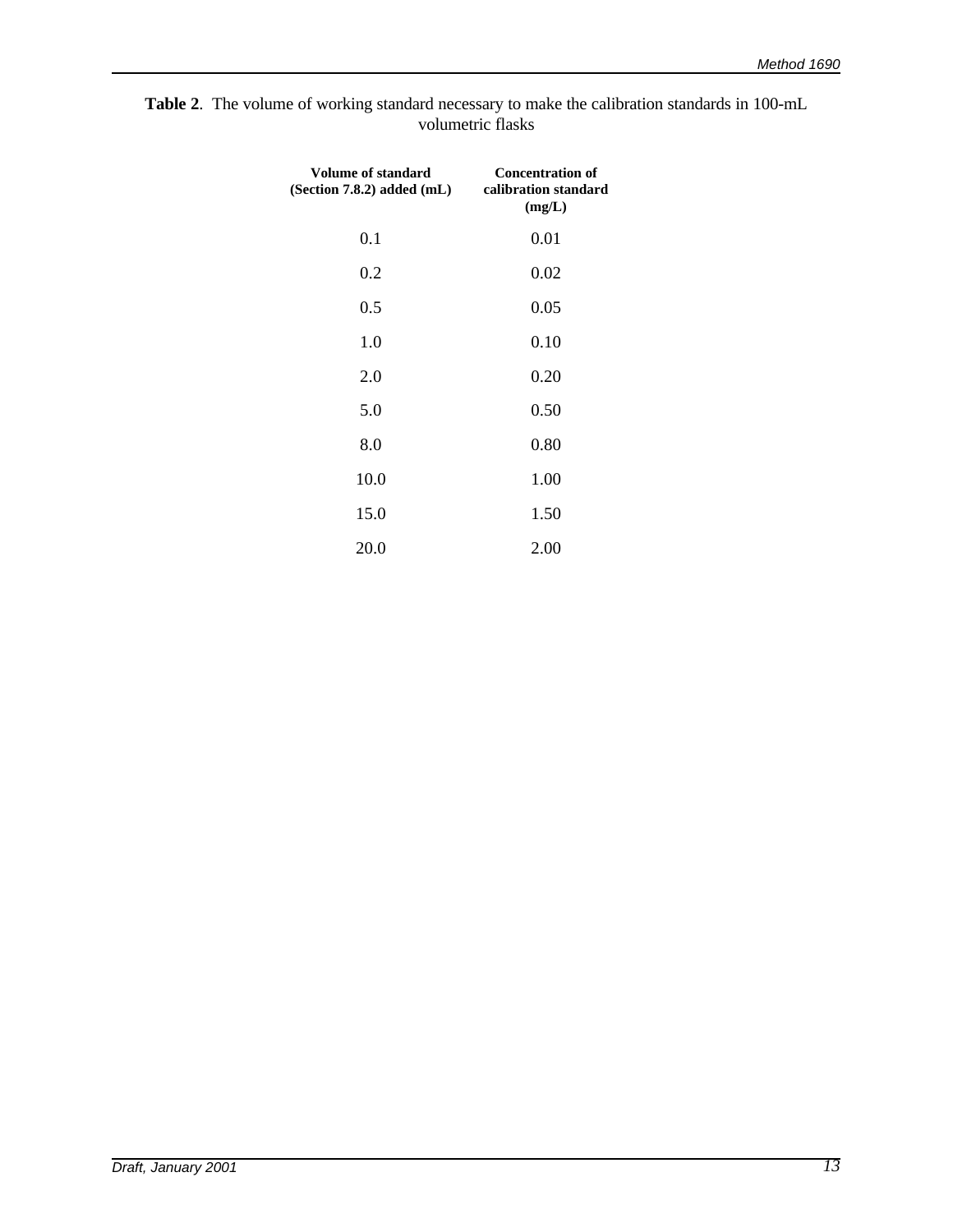

Recorder or data system

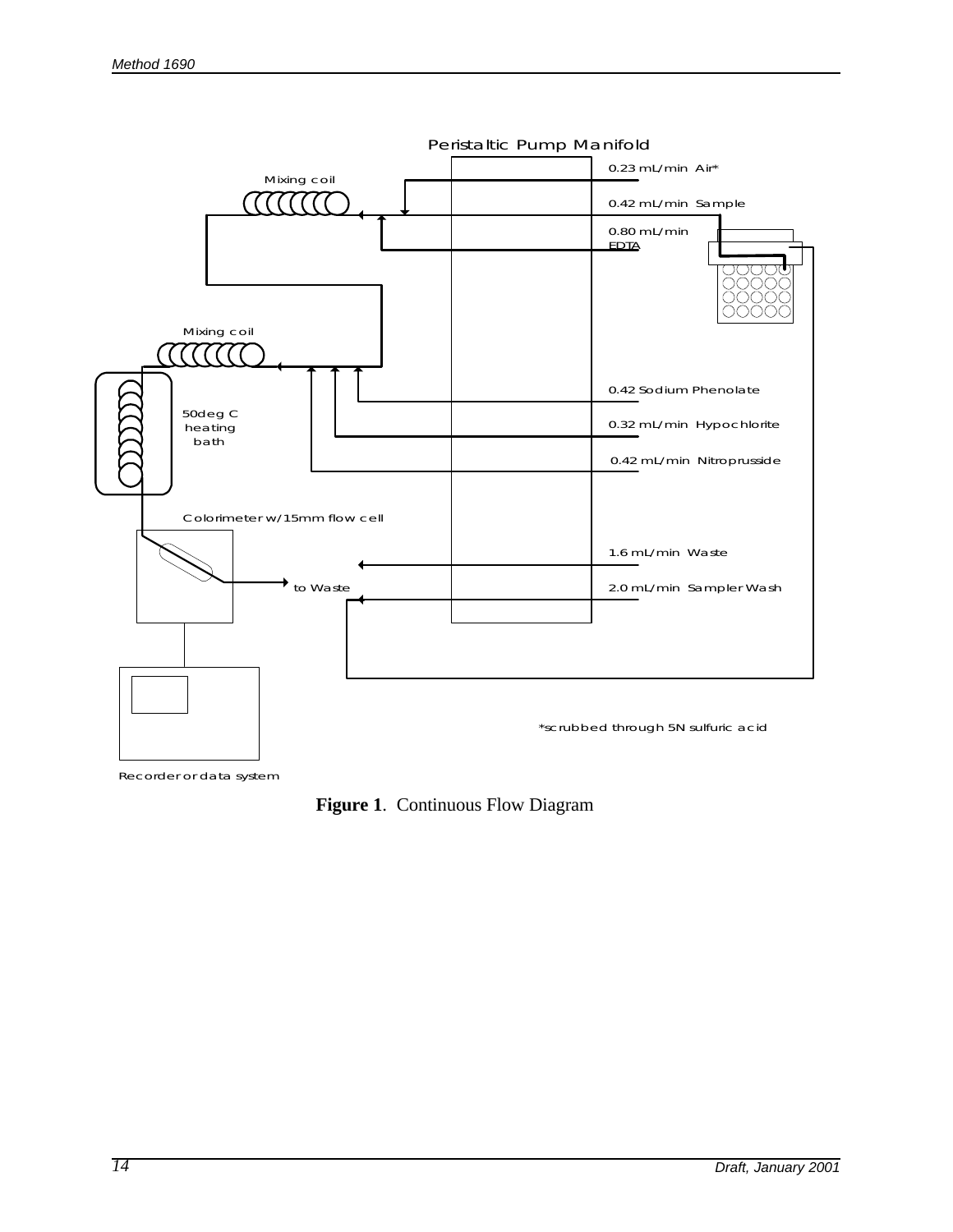#### **18.0Glossary of Terms**

The definitions and purposes below are specific to this method, but have been conformed to common usage as much as possible.

- **18.1** Ammonia-N—The analyte NH<sub>3</sub> quantitated based on the trivalent nitrogen concentration.
- **18.2 Analyte—**A compound or element tested for by the methods referenced in this method.
- **18.3 Analytical Batch**—The set of samples analyzed at the same time, to a maximum of 10 samples.
- **18.4 Biosolids**—The treated residuals from wastewater treatment that can be used beneficially.
- **18.5 Apparatus**—The sample container and other containers, filters, filter holders, labware, tubing, pipettes, and other materials and devices used for sample collection or sample preparation, and that will contact samples, blanks, or analytical standards.
- **18.6 Calibration Standard**—A solution prepared from a dilute mixed standard and/or stock solution and used to calibrate the response of the instrument with respect to analyte concentration.
- **18.7 Calibration Verification Standard (CV)**—A solution prepared from a different source than the calibration standards that is used to confirm the accuracy of the instrument's calibration.
- **18.8 Initial Precision and Recovery (IPR)**—Four aliquots of the OPR standard analyzed to establish the ability to generate acceptable precision and accuracy. IPR is performed before a method is used for the first time and any time the method or instrumentation is modified.
- **18.9 Laboratory Blank**—An aliquot of reagent water that is treated exactly as a sample including exposure to all glassware, equipment, solvents, reagents, internal standards, and surrogates that are used with samples. The laboratory blank is used to determine if method analytes or interferences are present in the laboratory environment, the reagents, or the apparatus (Section 9.3).
- **18.10 Matrix Spike (MS) and Matrix Spike Duplicate (MSD)—**Aliquots of an environmental sample to which known quantities of the method analytes are added in the laboratory. The MS and MSD are analyzed exactly like a sample. Their purpose is to quantify the bias and precision caused by the sample matrix. The background concentrations of the analytes in the sample matrix must be determined in a separate aliquot and the measured values in the MS and MSD corrected for background concentrations (Section 9.5).
- **18.11 May**—This action, activity, or procedural step is optional.
- **18.12** May Not—This action, activity, or procedural step is prohibited.
- **18.13 Method Detection Limit (MDL)—**The minimum concentration of an analyte that can be identified, measured, and reported with 99% confidence that the analyte concentration is greater than zero (Section 9.2.1).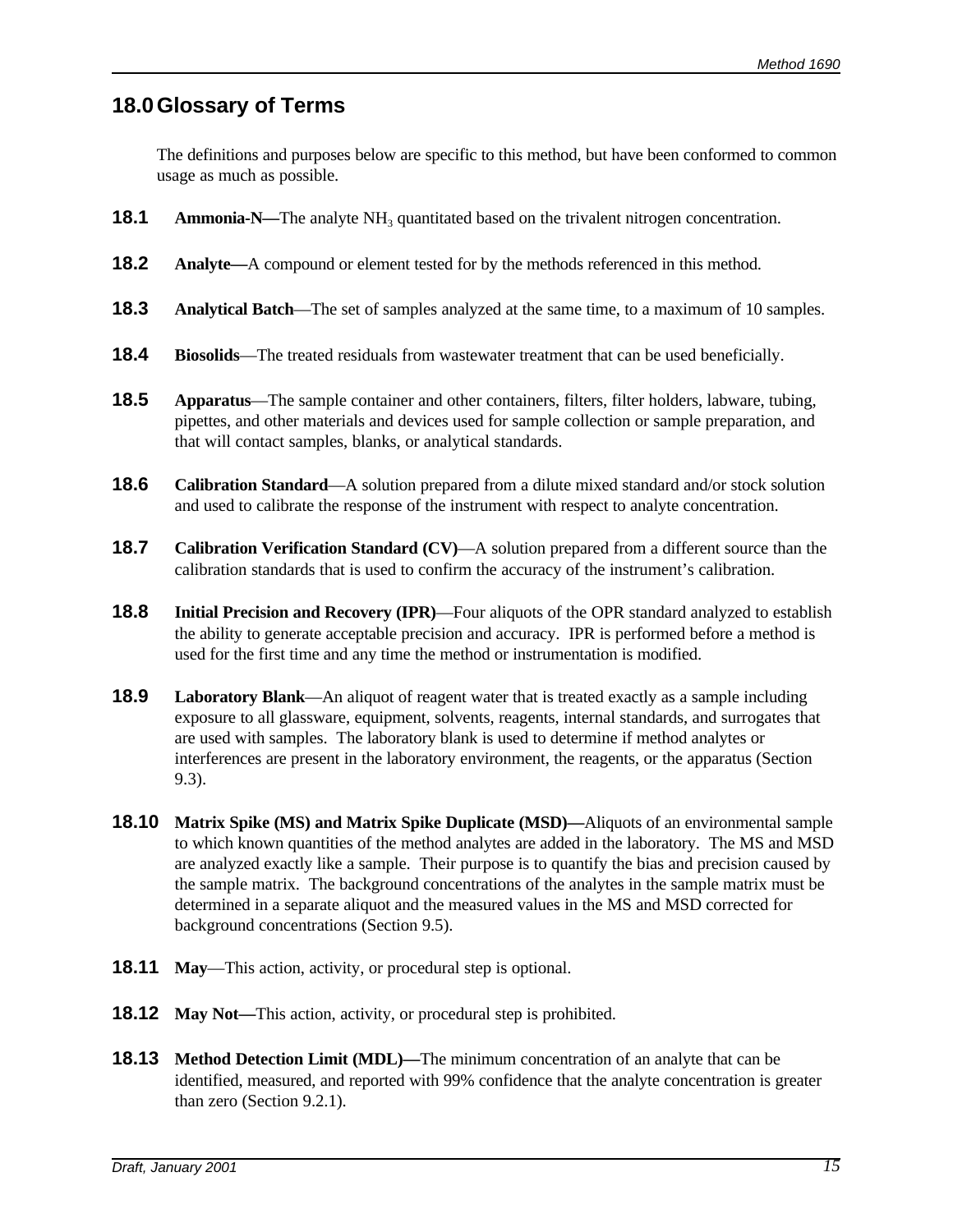- **18.14 Minimum Level (ML)—**The lowest level at which the entire analytical system gives a recognizable signal and acceptable calibration point.
- **18.15 Must—**This action, activity, or procedural step is required.
- **18.16 Ongoing Precision and Recovery (OPR) Standard—**A laboratory blank spiked with known quantities of the method analytes. The OPR is analyzed exactly like a sample. Its purpose is to determine whether the methodology is in control and to assure that the results produced by the laboratory remain within the method-specified limits for precision and accuracy (Section 9.4).
- **18.17 Reagent Water—Water demonstrated to be free from the method analytes and potentially** interfering substances at the MDL for the method.
- **18.18 Sewage Sludge**—Sewage sludge is solid, semi-solid, or liquid residue generated during the treatment process of domestic sewage in a treatment works. Sewage sludge includes but is not limited to, domestic septage; scum or solids removed in primary, secondary, or advanced wastewater treatment processes; and a material derived from sewage sludge. Sewage sludge does not include ash generated during the firing of sewage sludge in a sewage sludge incinerator or grit and screenings generated during preliminary treatment of domestic sewage in a treatment works.
- **18.19 Shall**—This action, activity, or procedural step is required.
- **18.20 Should—**This action, activity, or procedural step is suggested but not required.
- **18.21 Stock Standard Solution—**A solution containing one or more method analytes that is prepared using a reference material traceable to EPA, the National Institute of Science and Technology (NIST), or a source that will attest to the purity and authenticity of the reference material.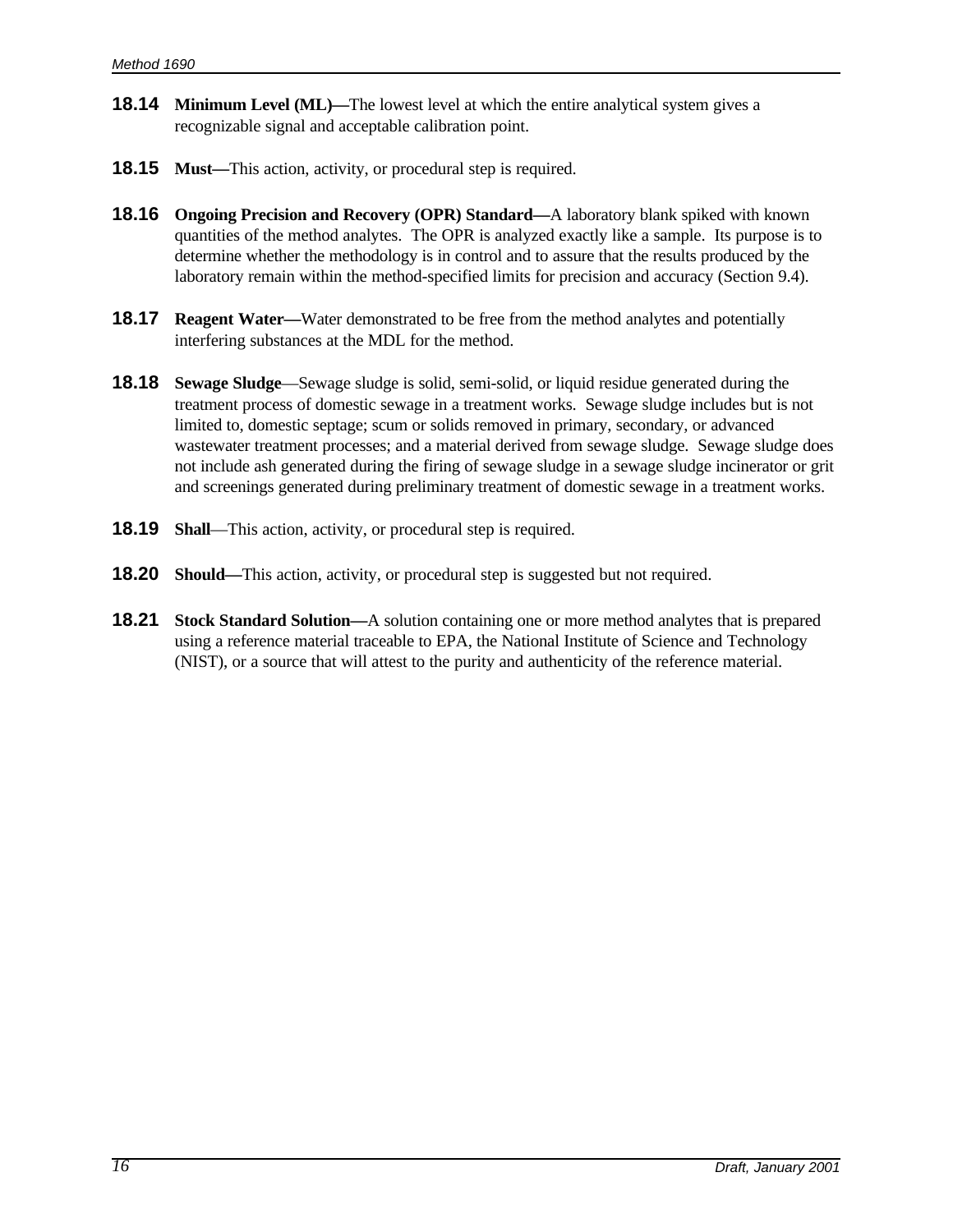# **Appendix A: Total Solids in Solids and Biosolids**

## **1.0 Scope and Application**

- **1.1** This procedure is applicable to the determination of total solids in such solid and semisolid samples as soils, sediments, biosolids (municipal sewage sludge) separated from water and wastewater treatment processes, and sludge cakes from vacuum filtration, centrifugation, or other sludge dewatering processes.
- **1.2** This procedure is taken from EPA Method 1684: *Total, Fixed, and Volatile Solids in Water, Solids and Biosolids.*
- **1.3** Method detection limits (MDLs) and minimum levels (MLs) have not been formally established for this draft procedure. These values will be determined during the validation of Method 1684.
- **1.4** This procedure is performance based. The laboratory is permitted to omit any step or modify any procedure (e.g. to overcome interferences, to lower the cost of measurement), provided that all performance requirements in this procedure are met. Requirements for establishing equivalency are given in Section 9.1.2 of Method 1690.
- **1.5** Each laboratory that uses this procedure must demonstrate the ability to generate acceptable results using the procedure in Section 9.2 of this appendix.

## **2.0 Summary of Method**

- **2.1** Sample aliquots of 25-50 g are dried at  $103^{\circ}$ C to  $105^{\circ}$ C to drive off water in the sample.
- **2.2** The mass of total solids in the sample is determined by comparing the mass of the sample before and after each drying step.

#### **3.0 Definitions**

- **3.1** Analytical batch—The set of samples analyzed at the same time, to a maximum of 10 samples. Each analytical batch of 10 or fewer samples must be accompanied by a laboratory blank, an ongoing precision and recovery sample, and a set of duplicate samples, resulting in a minimum of five analyses (1 sample, 1 blank, 1 OPR, and 2 duplicates) and a maximum of 14 samples.
- **3.2** Total Solids—The residue left in the vessel after evaporation of liquid from a sample and subsequent drying in an oven at  $103^{\circ}$ C to  $105^{\circ}$ C.
- **3.3** Additional definitions are given in Sections 3.0 and 18.0 of Method 1690.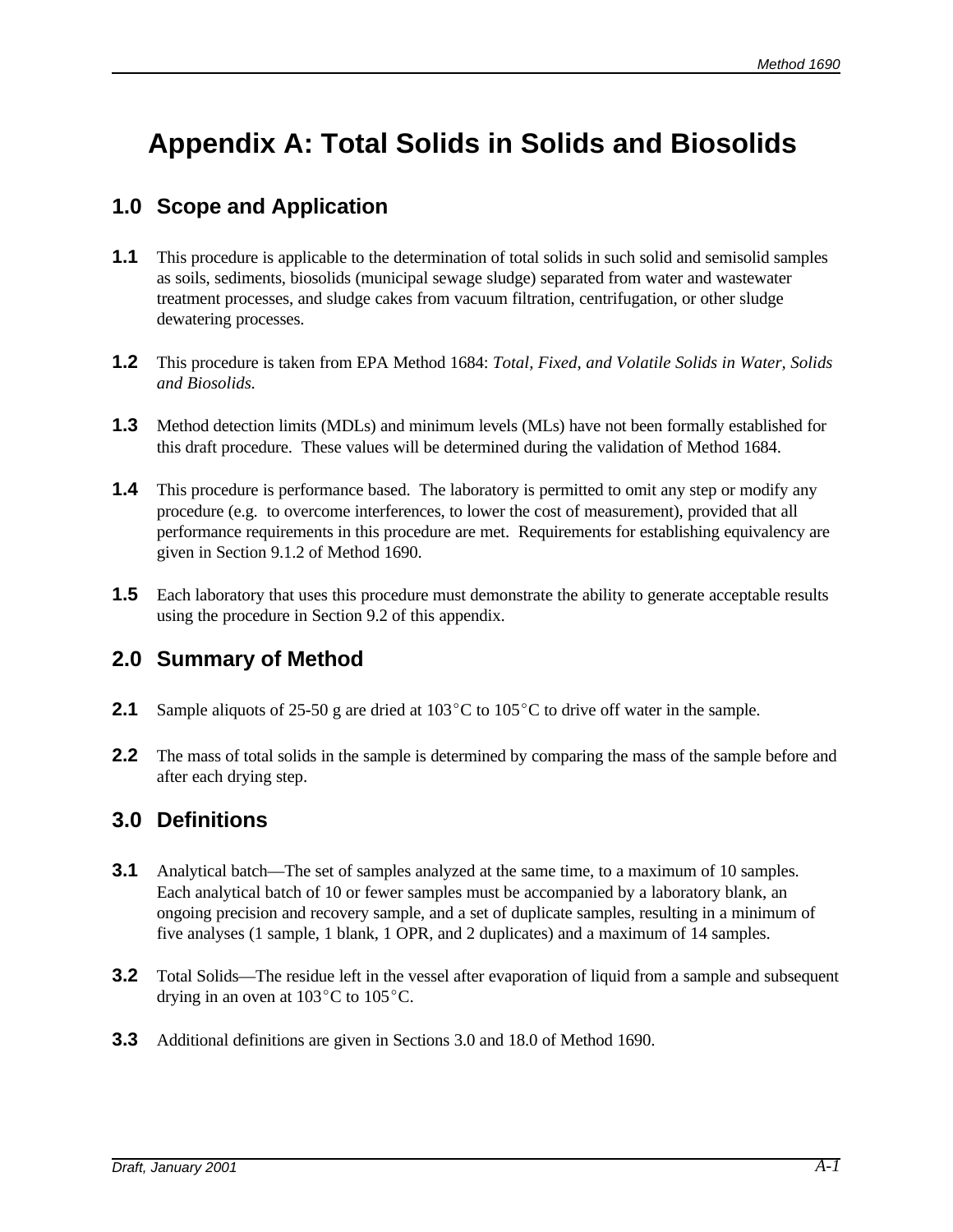# **4.0 Interferences**

- **4.1** Sampling, subsampling, and pipeting multi-phase samples may introduce serious errors (Reference 16.1). Make and keep such samples homogeneous during transfer. Use special handling to ensure sample integrity when subsampling. Mix small samples with a magnetic stirrer. If visible suspended solids are present, pipet with wide-bore pipets. If part of a sample adheres to the sample container, intensive homogenization is required to ensure accurate results. When dried, some samples form a crust that prevents evaporation; special handling such as extended drying times are required to deal with this. Avoid using a magnetic stirrer with samples containing magnetic particles.
- **4.2** The temperature and time of residue drying has an important bearing on results (Reference 16.1). Problems such as weight losses due to volatilization of organic matter, and evolution of gases from heat-induced chemical decomposition, weight gains due to oxidation, and confounding factors like mechanical occlusion of water and water of crystallization depend on temperature and time of heating. It is therefore essential that samples be dried at a uniform temperature, and for no longer than specified. Each sample requires close attention to desiccation after drying. Minimize the time the desiccator is open because moist air may enter and be absorbed by the samples. Some samples may be stronger desiccants than those used in the desiccator and may take on water. If uptake of water by a sample is suspected, the operator should weigh the sample to see if it gains weight while in the desiccator. If the sample is indeed taking on water, then a vacuum desiccator should be used.
- **4.3** Residues dried at 103°C to 105°C may retain some bound water as water of crystallization or as water occluded in the interstices of crystals. They lose  $CO<sub>2</sub>$  in the conversion of bicarbonate to carbonate. The residues usually lose only slight amounts of organic matter by volatilization at this temperature. Because removal of occluded water is marginal at this temperature, attainment of constant weight may be very slow.
- **4.4** Results for residues high in oil or grease may be questionable because of the difficulty of drying to constant weight in a reasonable time.
- **4.5** The determination of total solids is subject to negative error due to loss of ammonium carbonate and volatile organic matter during the drying step at  $103^{\circ}$ C to  $105^{\circ}$ C. Carefully observe specified ignition time and temperature to control losses of volatile inorganic salts if these are a problem.

## **5.0 Safety**

**5.1** Refer to Section 5.0 of Method 1690 for safety precautions

# **6.0 Equipment and Supplies**

*NOTE: Brand names, suppliers, and part numbers are cited for illustrative purposes only. No endorsement is implied. Equivalent performance may be achieved using equipment and materials other than those specified here, but demonstration of equivalent performance that meets the requirements of this method is the responsibility of the laboratory.*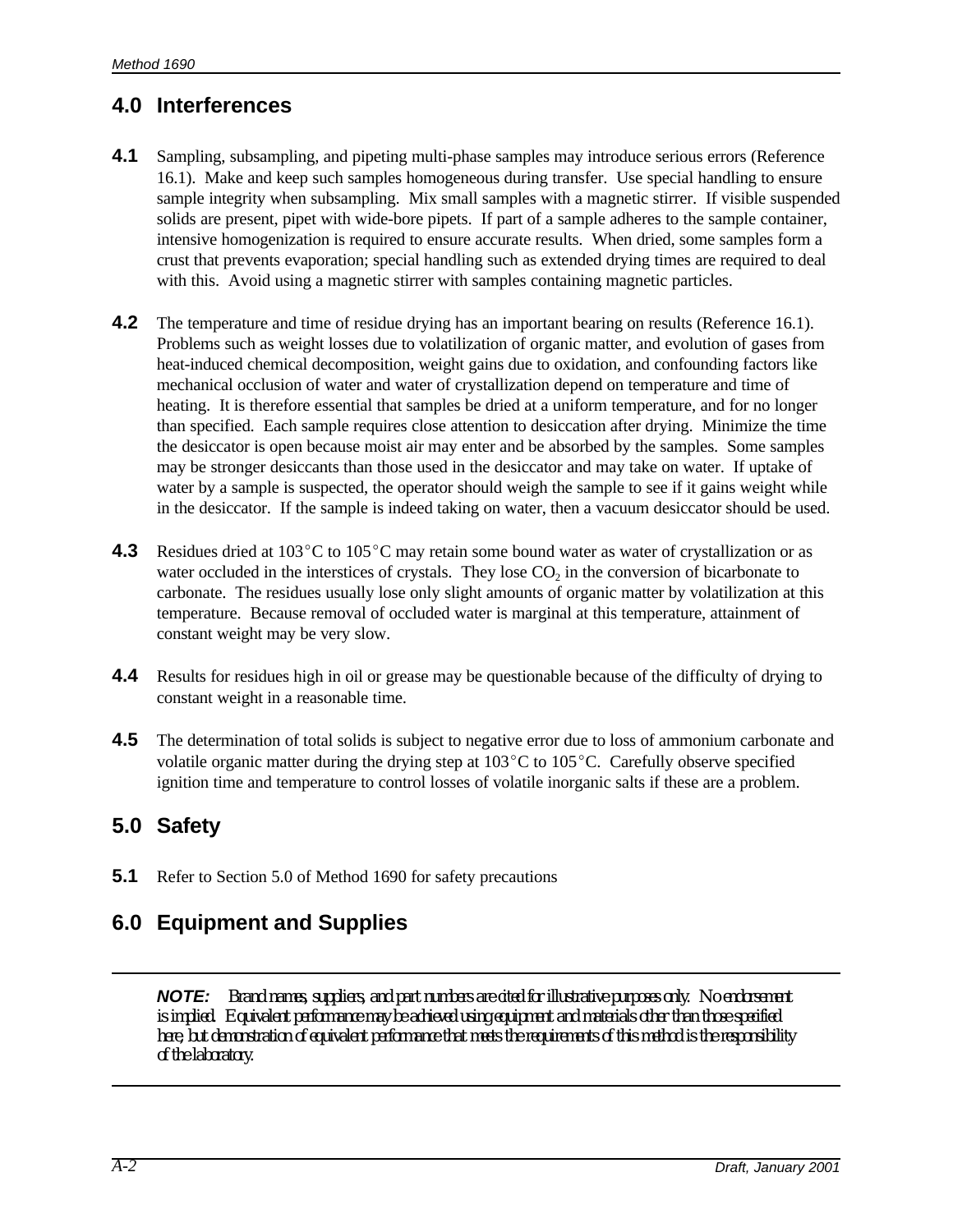- **6.1** Evaporating Dishes—Dishes of 100-mL capacity. The dishes may be made of porcelain (90-mm diameter), platinum, or high-silica glass.
- **6.2** Watch glass—Capable of covering the evaporating dishes (Section 6.1).
- **6.3** Steam bath for evaporation of liquid samples.
- **6.4** Desiccator—Moisture concentration in the desiccator should be monitored by an instrumental indicator or with a color-indicator desiccant.
- **6.5** Drying oven—Thermostatically-controlled, capable of maintaining a uniform temperature of 103<sup>°</sup>C to  $105^{\circ}$ C throughout the drying chamber.
- **6.6** Analytical balance—Capable of weighing to 0.1 mg for samples having a mass up to 200 g.
- **6.7** Reference weights—2 mg, 1000 mg, and 50 g class "S" weights.
- **6.8** Container handling apparatus—Gloves, tongs, or a suitable holder for moving and handling hot containers after drying.
- **6.9** Sample handling apparatus—Spatulas, spoonulas, funnels, or other equipment for transfer and manipulation of samples.
- **6.10** Bottles—Glass or plastic bottles of a suitable size for sample collection.
- **6.11** Rubber gloves (Optional).
- **6.12** No. 7 Cork borer (Optional).
- **6.13** Desiccant (Optional).

#### **7.0 Reagents and Standards**

- **7.1** Reagent water—Deionized, distilled, or otherwise purified water.
- **7.2** Quality control spiking solution—If a commercially available standard can be purchased that contains standard total solids, the laboratory may use that standard. The laboratory may also prepare a spiking solution. One possible recipe is given below for a NaCl-KHP solution.
	- **7.2.1** Dissolve 0.10 g sodium chloride (NaCl) in 500 mL reagent water. Mix to dissolve.
	- **7.2.2** Add 0.10 g potassium hydrogen phthalate (KHP) to the NaCl solution (Section 7.2.1) and mix. If the KHP does not dissolve readily, warm the solution while mixing. Dilute to 1 L with reagent water. Store at  $4^{\circ}$ C. Assuming 100% volatility of the acid phthalate ion, this solution contains 200 mg/L total solids, 81.0 mg/L volatile solids, and 119 mg/L fixed solids.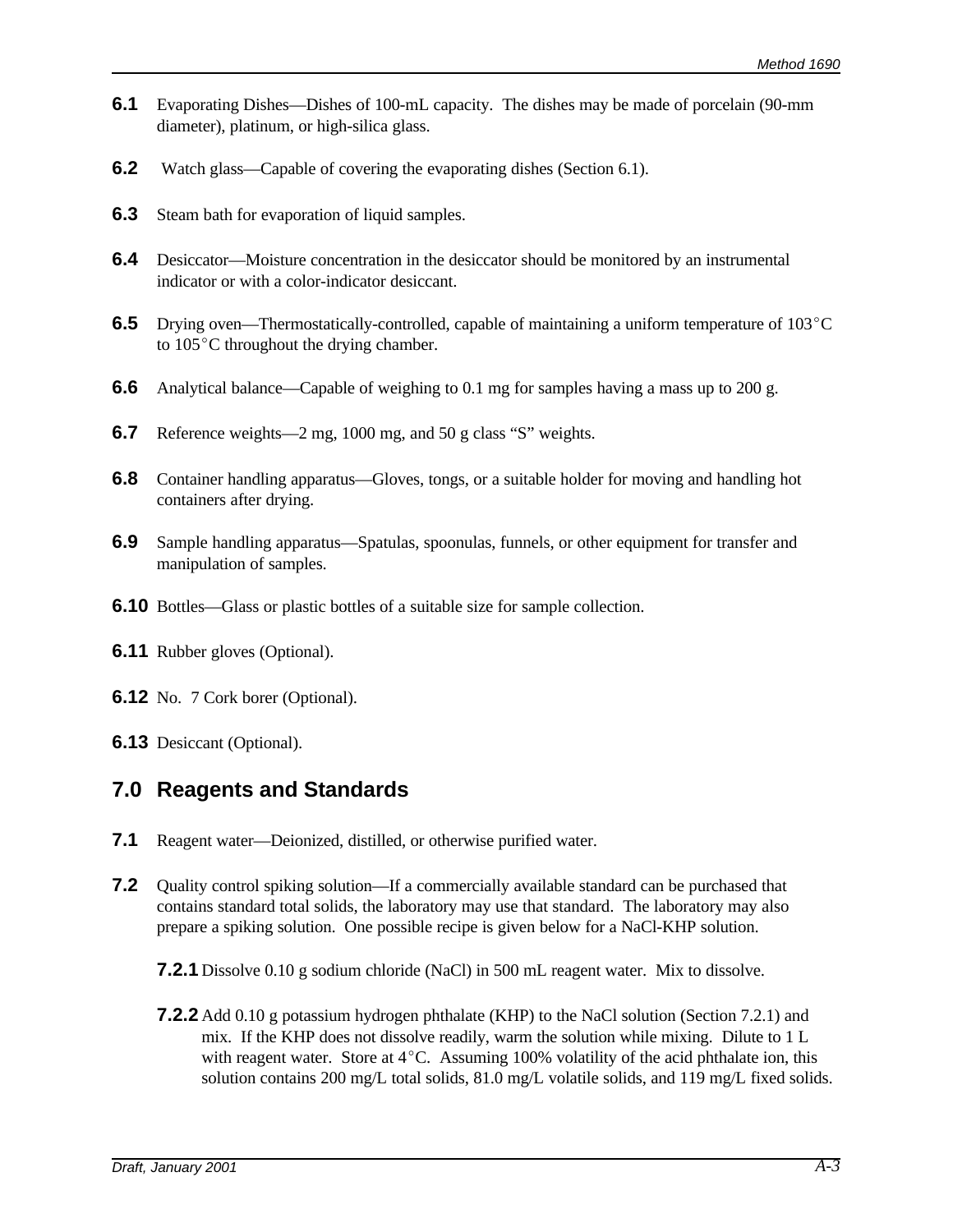## **8.0 Sample Collection, Preservation, and Storage**

**8.1** Use resistant-glass or plastic bottles to collect sample for solids analysis, provided that the material in suspension does not adhere to container walls. Sampling should be done in accordance with Reference 16.2. Begin analysis as soon as possible after collection because of the impracticality of preserving the sample. Refrigerate the sample at  $4^{\circ}$ C up to the time of analysis to minimize microbiological decomposition of solids. Preferably do not hold samples more than 24 hours. Under no circumstances should the sample be held more than seven days. Bring samples to room temperature before analysis.

# **9.0 Quality Control**

- **9.1** Quality control requirements and requirements for performance-based methods are given in Section 9.1 of Method 1690.
- **9.2** Initial demonstration of laboratory capability—The initial demonstration of laboratory capability is used to characterize laboratory performance and method detection limits.
	- **9.2.1** Method detection limit (MDL)—The method detection limit should be established for total solids using the QC spiking solution (Section 7.2). To determine MDL values, take seven replicate aliquots of the diluted QC spiking solution and process each aliquot through each step of the analytical method. Perform all calculations and report the concentration values in the appropriate units. MDLs should be determined every year or whenever a modification to the method or analytical system is made that will affect the method detection limit.
	- **9.2.2** Initial precision and recovery (IPR)—To establish the ability to generate acceptable precision and accuracy, the analyst shall perform the following operations:
		- **9.2.2.1** Prepare four samples by diluting the QC spiking solution (Section 7.2) to 1-5 times the MDL. Using the procedures in Section 11, analyze these samples for total solids.
		- **9.2.2.2** Using the results of the four analyses, compute the average percent recovery (x) and the standard deviation (s, Equation 1) of the percent recovery for total solids.

| Equation 1                                               |                         |
|----------------------------------------------------------|-------------------------|
| $S = \sqrt{\frac{\sum x^2 - \frac{(\sum x^2)}{n}}{n-1}}$ |                         |
| Where:                                                   | $n = number of samples$ |
| $x = % recovery in each sample$                          |                         |
| $s = standard deviation$                                 |                         |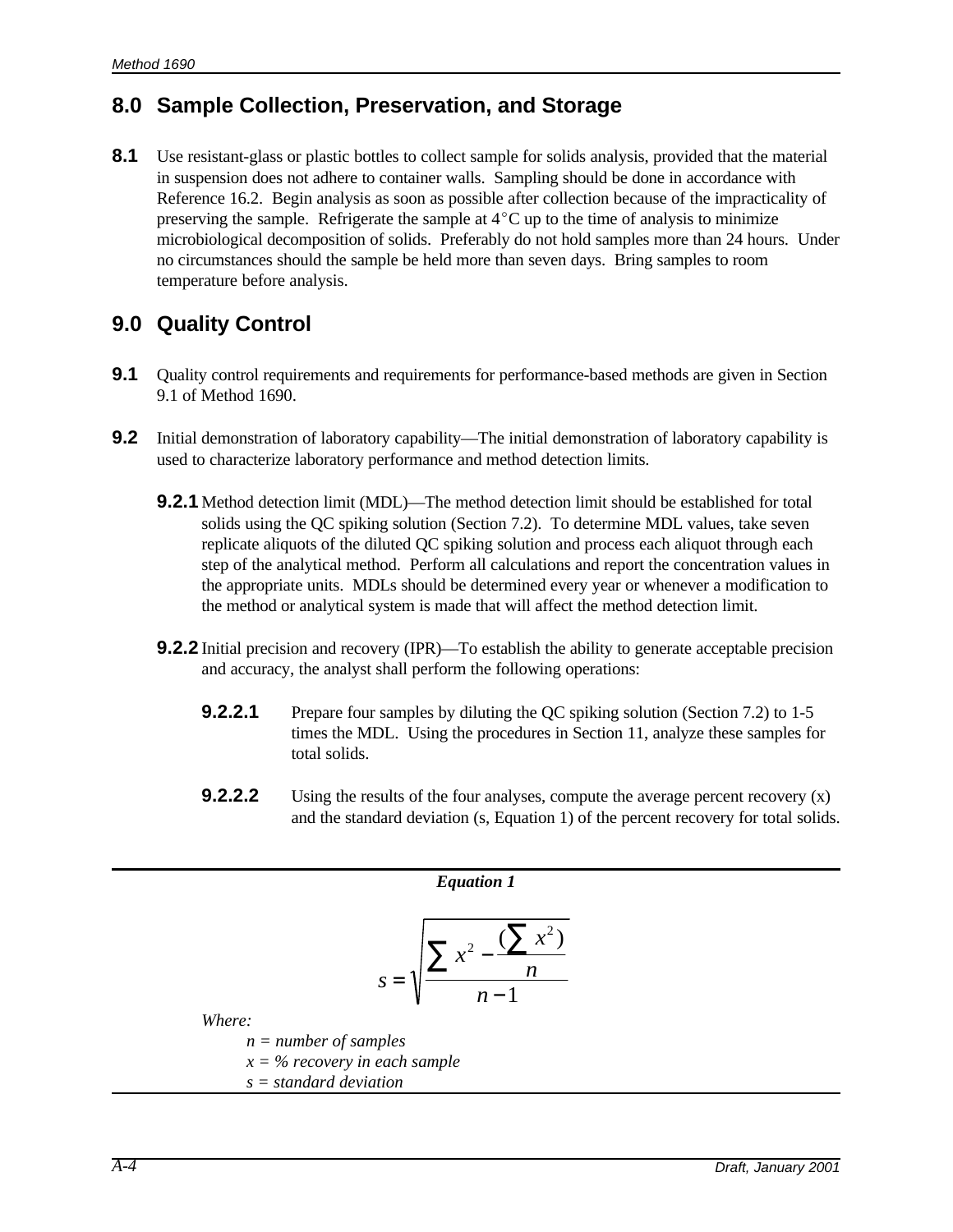**9.2.2.3** Compare s and x with the corresponding limits for initial precision and recovery in Table 2 (to be determined in validation study). If s and x meet the acceptance criteria, system performance is acceptable and analysis of samples may begin. If, however, s exceeds the precision limit or x falls outside the range for recovery, system performance is unacceptable. In this event, correct the problem, and repeat the test.

#### **9.3** Laboratory blanks

- **9.3.1** Prepare and analyze a laboratory blank initially (i.e. with the tests in Section 9.2) and with each analytical batch. The blank must be subjected to the same procedural steps as a sample, and will consist of approximately 25 g of reagent water.
- **9.3.2** If material is detected in the blank at a concentration greater than the MDL (Section 1.3), analysis of samples must be halted until the source of contamination is eliminated and a new blank shows no evidence of contamination. All samples must be associated with an uncontaminated laboratory blank before the results may be reported for regulatory compliance purposes.
- **9.4** Ongoing precision and recovery
	- **9.4.1** Prepare an ongoing precision and recovery (OPR) solution identical to the IPR solution described in Section 9.2.2.1.
	- **9.4.2** An aliquot of the OPR solution must be analyzed with each sample batch (samples started through the sample preparation process (Section 11) on the same 12-hour shift, to a maximum of 10 samples).
	- **9.4.3** Compute the percent recovery of total solids in the OPR sample.
	- **9.4.4** Compare the results to the limits for ongoing recovery in Table 2 (to be determined in validation study). If the results meet the acceptance criteria, system performance is acceptable and analysis of blanks and samples may proceed. If, however, the recovery of total solids falls outside of the range given, the analytical processes are not being performed properly. Correct the problem, reprepare the sample batch, and repeat the OPR test. All samples must be associated with an OPR analysis that passes acceptance criteria before the sample results can be reported for regulatory compliance purposes.
	- **9.4.5** Add results that pass the specifications in Section 9.4.4 to IPR and previous OPR data. Update QC charts to form a graphic representation of continued laboratory performance. Develop a statement of laboratory accuracy for each analyte by calculating the average percent recovery (R) and the standard deviation of percent recovery (SR). Express the accuracy as a recovery interval from R-2SR to R+2SR. For example, if  $R=05\%$  and  $SR=5\%$ , the accuracy is 85-115%.
- **9.5** Duplicate analyses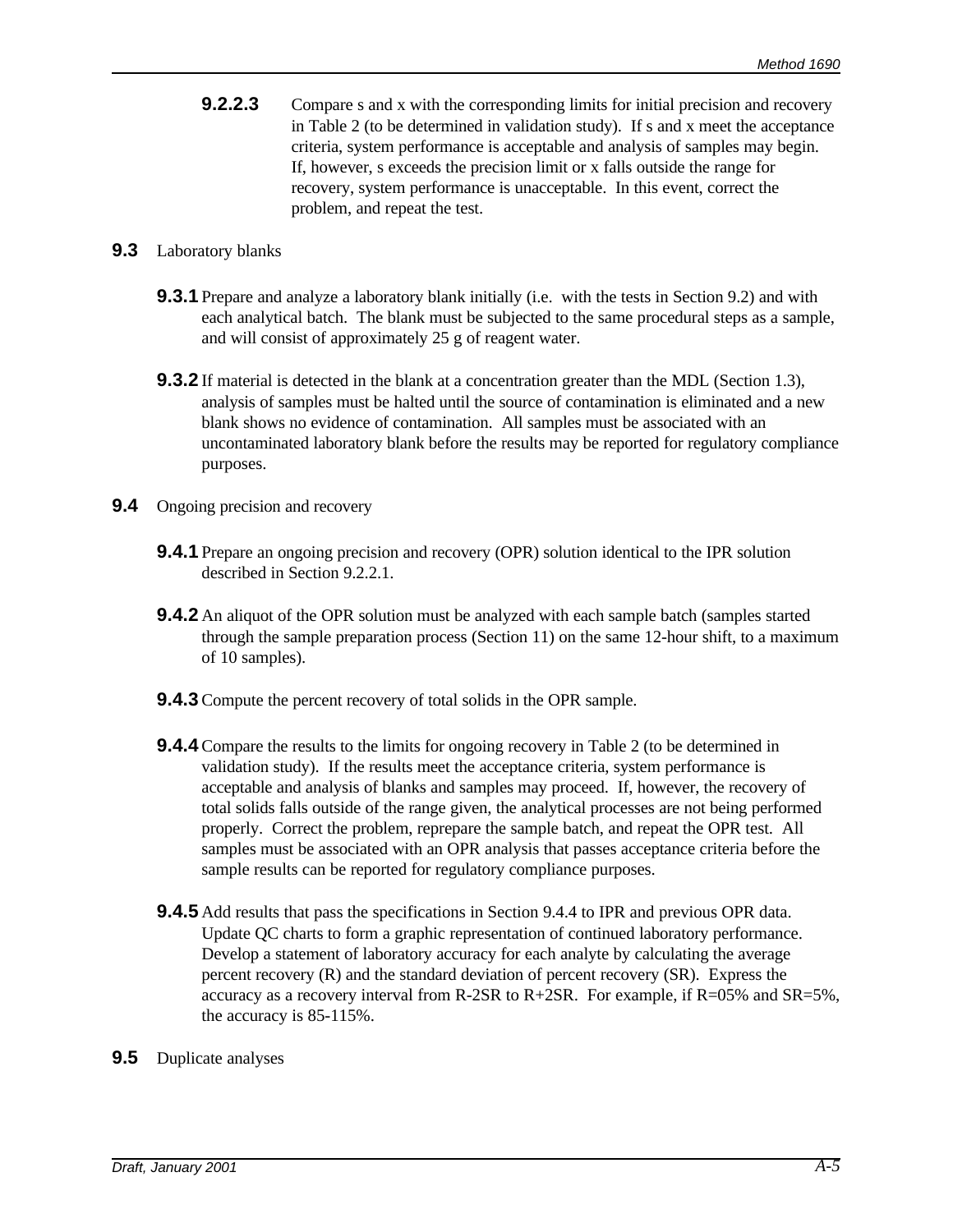- **9.5.1** Ten percent of samples must be analyzed in duplicate. The duplicate analyses must be performed within the same sample batch (samples whose analysis is started within the same 12-hour period).
- **9.5.2** The total solids of the duplicate samples must be within 10% of the solids determination.

#### **10.0Calibration and Standardization**

- **10.1** Calibrate the analytical balance at 2 mg and 1000 mg using class "S" weights.
- **10.2** Calibration shall be within  $\pm 10\%$  (i.e.  $\pm 0.2$  mg) at 2 mg and  $\pm 0.5\%$  (i.e.  $\pm 5$  mg) at 1000 mg. If values are not within these limits, recalibrate the balance.
- **10.3** Place a 50 g weight and a 2 mg weight on the balance. Verify that the balance reads  $50.002 \pm 10\%$  $(i.e. \pm 0.2 \text{ mg})$

#### **11.0Procedure**

- **11.1** Preparation of evaporating dishes—Heat dishes and watch glasses at  $103^{\circ}$ C to  $105^{\circ}$ C for 1 hour in an oven. Cool and store the dried equipment in a desiccator. Weigh each dish and watch glass prior to use (record combined weight as " $W_{\text{disk}}$ ").
- **11.2** Preparation of samples
	- **11.2.1** Fluid samples—If the sample contains enough moisture to flow readily, stir to homogenize, place a 25 to 50 g sample aliquot on the prepared evaporating dish. If the sample is to be analyzed in duplicate, the mass of the two aliquots may not differ by more than 10%. Spread each sample so that it is evenly distributed over the evaporating dish. Cover each sample with a watch glass, and weigh (record weight as "W<sub>sample</sub>"). Evaporate the samples to dryness on a steam bath.

*NOTE: Weigh wet samples quickly because wet samples tend to lose weight by evaporation. Samples should be weighed immediately after aliquots are prepared.*

**11.2.2** Solid samples—If the sample consists of discrete pieces of solid material (dewatered sludges, for example), take cores from each piece with a No. 7 cork borer or pulverize the entire sample coarsely on a clean surface by hand, using rubber gloves. Place a 25 to 50 g sample aliquot of the pulverized sample on the prepared evaporating dish. If the sample is to be analyzed in duplicate, the mass of the two aliquots may not differ by more than 10%. Spread each sample so that it is evenly distributed over the evaporating dish. Cover each sample with a watch glass, and weigh (record weight as " $W_{\text{sample}}$ ").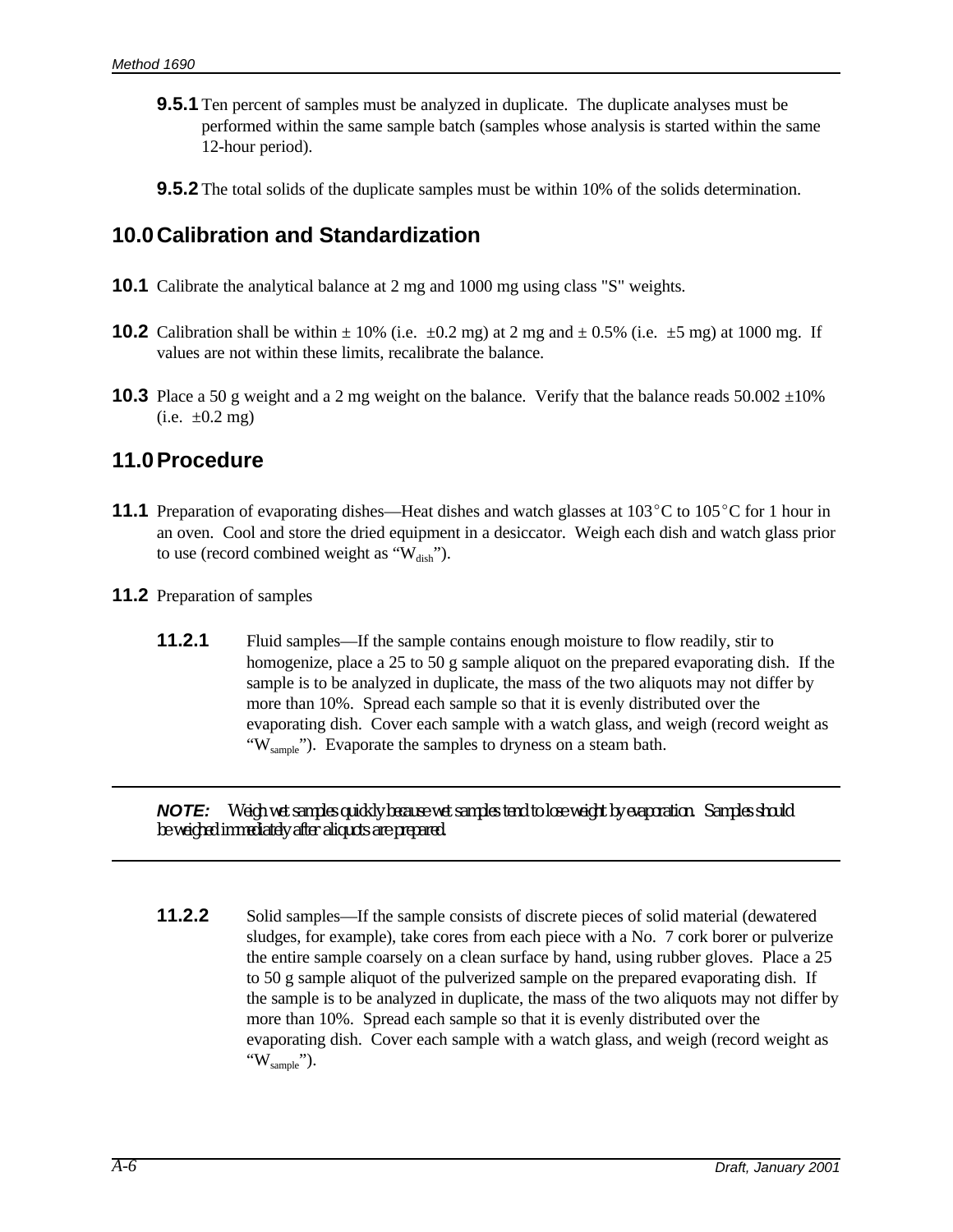**11.3** Dry the samples at  $103^{\circ}$ C to  $105^{\circ}$ C for a minimum of 12 hours, cool to balance temperature in an individual desiccator containing fresh desiccant, and weigh. Heat the residue again for 1 hour, cool it to balance temperature in a desiccator, and weigh. Repeat this heating, cooling, desiccating, and weighing procedure until the weight change is less than 5% or 50 mg, whichever is less. Record the final weight as " $W_{total}$ ."

*NOTE: It is imperative that dried samples be weighed quickly since residues often are very hygroscopic and rapidly absorb moisture from the air. Samples must remain in the desiccator until the analyst is ready to weigh them.*

## **12.0Data Analysis and Calculations**

**12.1** Calculate the % solids or the mg solids/kg sample for total solids (Equation 2).

*Equation 2* % total solids =  $\frac{W_{total} - W_{dish}}{W}$  $\frac{mg \text{ total solids}}{M} = \frac{W_{total} - W_{dish}}{W} * 1,000,$  $W_{\text{sample}} - W_{\text{}}$ *or kg sludge*  $W_{total} - W$  $W_{\text{sample}} - W_{\text{}}$ *total dish sample dish total dish sample dish*  $=\frac{W_{total}-1}{\frac{1}{2}W_{total}-1}$  $\frac{d^{i}dx}{d}$  \* 100  $=\frac{W_{total}-1}{W_{total}-1}$  $\frac{1}{-W_{disk}}$  \* 1,000,000 *Where: Wdish=Weight of dish (mg) Wsample=Weight of wet sample and dish (mg) Wtotal=Weight of dried residue and dish (mg)*

**12.2** Sample results should be reported as % solids or mg/kg to three significant figures. Report results below the ML as  $\lt$  the ML, or as required by the permitting authority or in the permit.

# **13.0Method Performance**

- **13.1** Method performance (MDL and quality control acceptance criteria) will be determined during the multi-lab validation of this method.
- **13.2** Total solids duplicate determinations must agree within 10% to be reported for permitting purposes. If duplicate samples do not meet this criteria, the problem must be discovered and the sample must be run over.

# **14.0Pollution Prevention**

**14.1** Pollution prevention details are given in Section 14 of Method 1690.